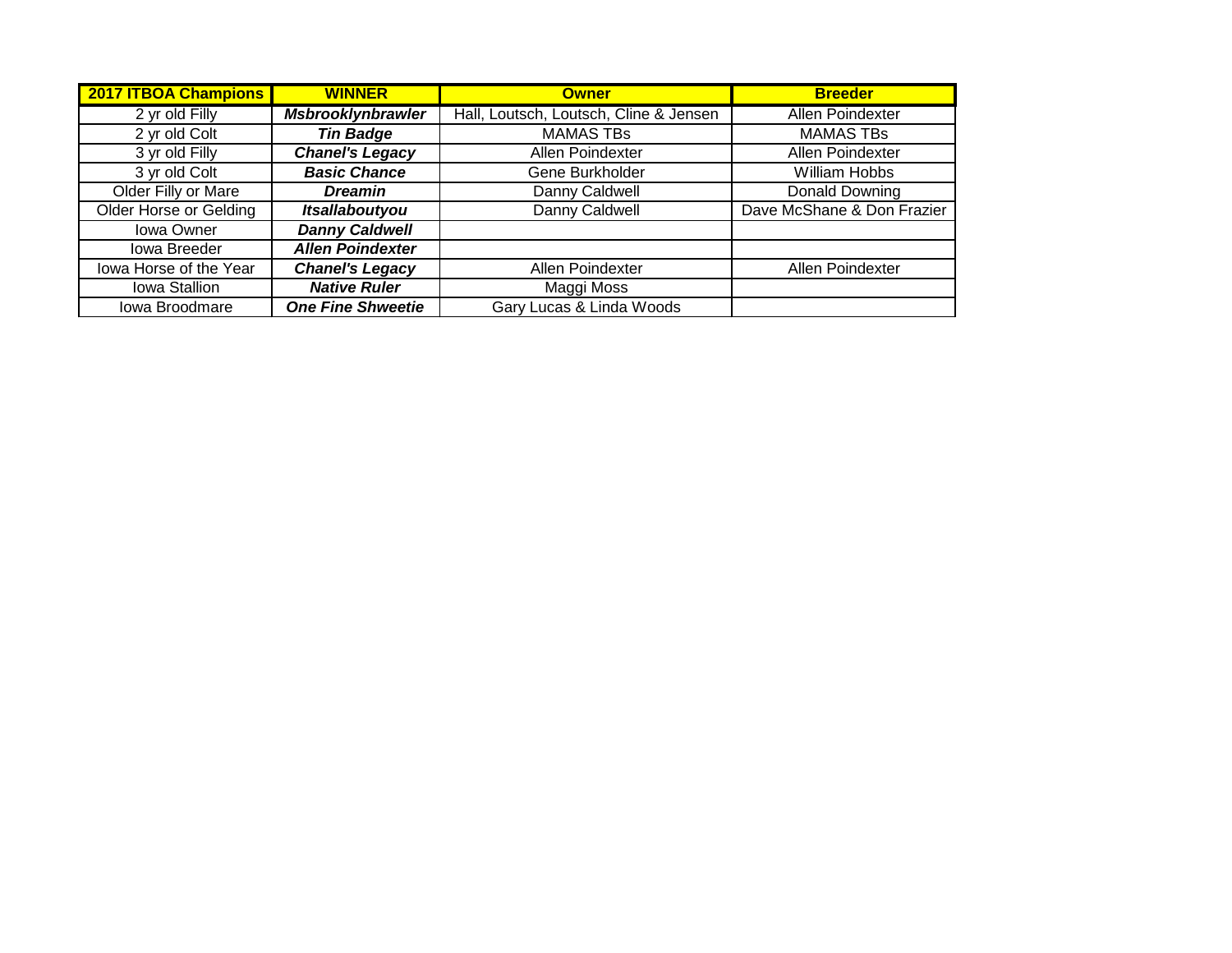| <b>2016 ITBOA Champions</b>   | <b>WINNER</b>            | <b>Owner</b>              | <b>Breeder</b>           |
|-------------------------------|--------------------------|---------------------------|--------------------------|
| 2 yr old Filly                | <b>Chanel's Legacy</b>   | Allen Poindexter          | Allen Poindexter         |
| 2 yr old Colt                 | <b>Han Sense</b>         | Kendall Hansen            | Allen Poindexter         |
| 3 yr old Filly                | It's the Swede           | William Hobbs             | William Hobbs            |
| 3 yr old Colt                 | <b>One Fine Dream</b>    | Umbrella Stables II       | Lucas & Woods            |
| Older Filly or Mare           | <b>Kera Kera</b>         | <b>Satchell Stevens</b>   | <b>RPM Thoroughbreds</b> |
| <b>Older Horse or Gelding</b> | <b>Matchlock</b>         | Allen, Sears, Otto, Clark | Emil Kark                |
| <b>Iowa Owner</b>             | <b>Allen Poindexter</b>  |                           |                          |
| Iowa Breeder                  | <b>Allen Poindexter</b>  |                           |                          |
| lowa Horse of the Year        | <b>One Fine Dream</b>    | Umbrella Stables II       | Lucas & Woods            |
| Iowa Stallion                 | <b>Added Edge</b>        | Special K Stables         |                          |
| Iowa Broodmare                | <b>One Fine Shweetie</b> | Gary Lucas & Linda Woods  |                          |
| <b>ITBOA Sales Graduate</b>   | <b>One Fine Dream</b>    | Umbrella Stables II       | Lucas & Woods            |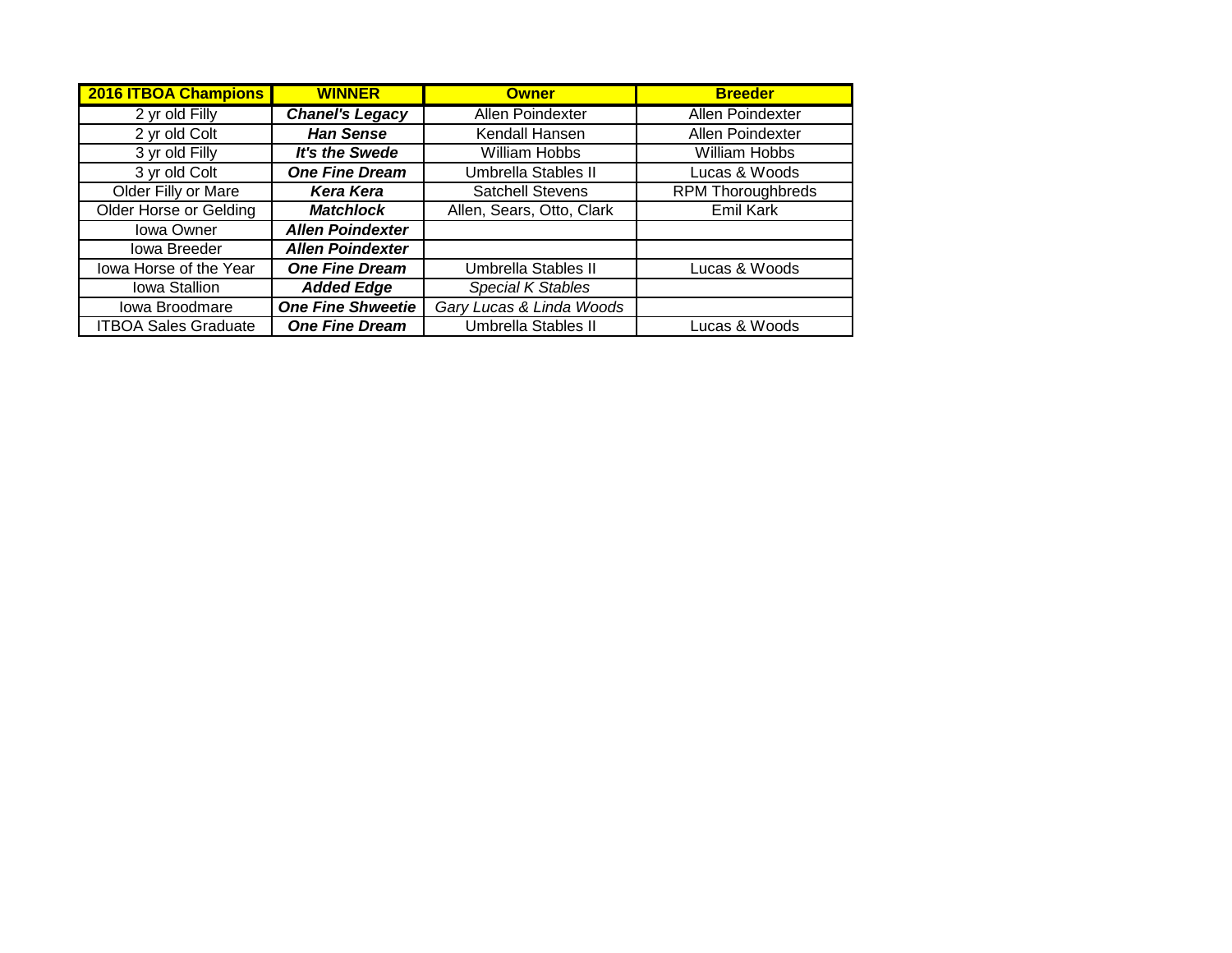| <b>2015 ITBOA Champions</b>   | <b>WINNER</b>           | <b>Owner</b>             | <b>Breeder</b>              |
|-------------------------------|-------------------------|--------------------------|-----------------------------|
| 2 yr old Filly                | <b>Dreamin</b>          | <b>Donald Downing</b>    | Donald Downing              |
| 2 yr old Colt                 | <b>Cornfed</b>          | Runaway Racing           | Jeff Hartz                  |
| 3 yr old Filly                | <b>Colerful Bride</b>   | <b>Black Oak Farm</b>    | Lloyd DeBruycker            |
| 3 yr old Colt                 | <b>Net Gain</b>         | Winstar Farm             | Lane Thoroughbreds          |
| Older Filly or Mare           | <b>Sumting Wong</b>     | Shady Bend TBs           | Shady Bend TBs              |
| <b>Older Horse or Gelding</b> | Cainam                  | James Leech              | Linda Leech                 |
| <b>Iowa Owner</b>             | <b>Allen Poindexter</b> |                          |                             |
| Iowa Breeder                  | <b>Allen Poindexter</b> |                          |                             |
| lowa Horse of the Year        | <b>Sumting Wong</b>     | Shady Bend TBs           | Shady Bend TBs              |
| Iowa Stallion                 | <b>Added Edge</b>       | <b>Special K Stables</b> |                             |
| Iowa Broodmare                | <b>Nut N Better</b>     | Shady Bend Thoroughbreds |                             |
| <b>ITBOA Sales Graduate</b>   | <b>Shock Hazard</b>     | Jody Mueller             | Burden Creek & Clifton Farm |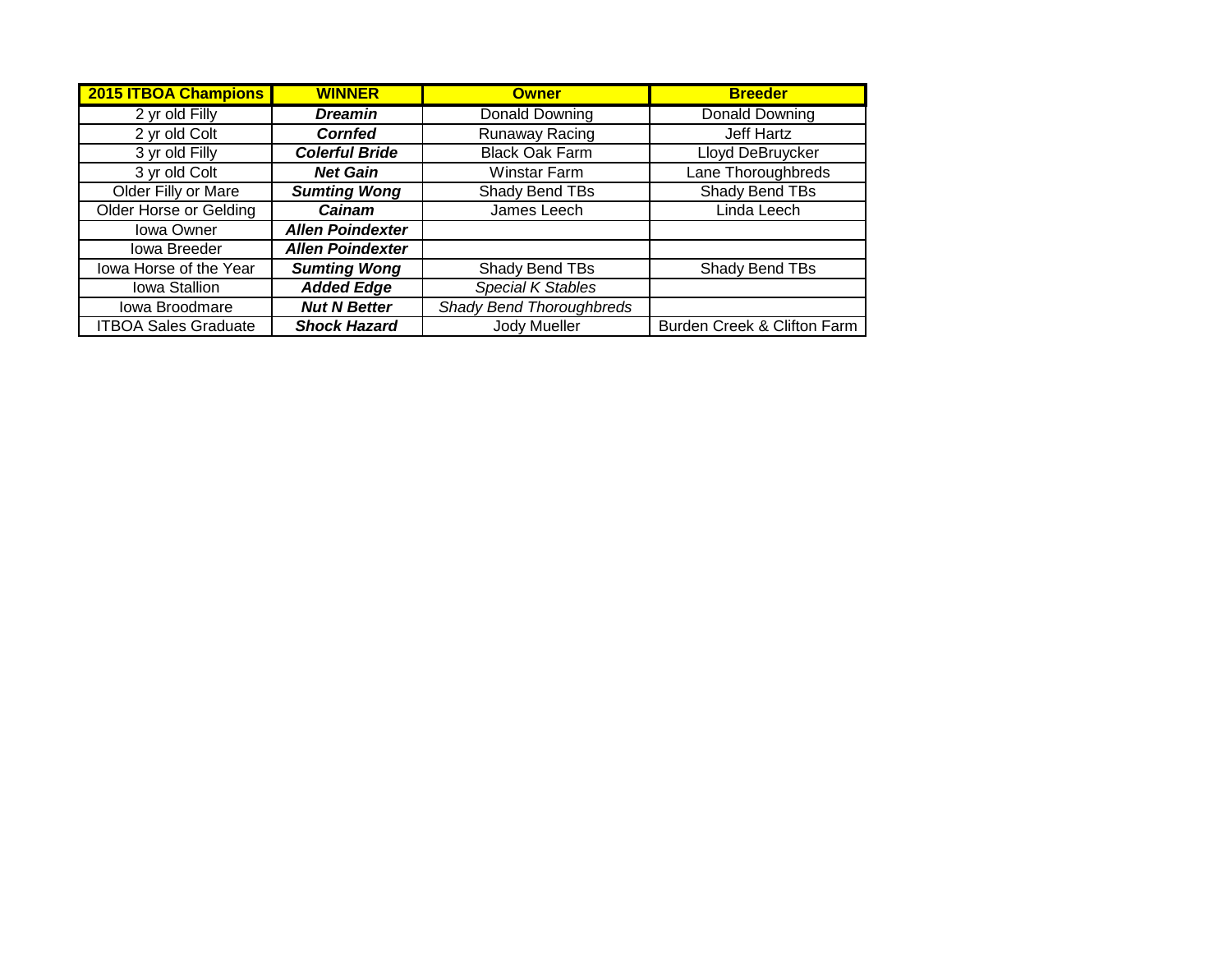| <b>2014 ITBOA Champions</b>   | <b>WINNER</b>             | <b>Owner</b>                    | <b>Breeder</b>                         |
|-------------------------------|---------------------------|---------------------------------|----------------------------------------|
| 2 yr old Filly                | <b>Brock'sspringfling</b> | <b>Consortium Racing Stable</b> | <b>B-Fine Equine</b>                   |
| 2 yr old Colt                 | <b>Caribbean Cowboy</b>   | Shattuck/RPM                    | Shattuck/RPM                           |
| 3 yr old Filly                | <b>Corsierra</b>          | Lloyd DeBruycker                | Lloyd DeBruycker                       |
| 3 yr old Colt                 | <b>Shock Hazard</b>       | William Hobbs & Jody Mueller    | <b>Burden Creek &amp; Clifton Farm</b> |
| Older Filly or Mare           | Queen Lilly Kay           | Five One Five O Stables         | <b>Bluestem Farm</b>                   |
| <b>Older Horse or Gelding</b> | Zeki                      | James Leech                     | James Leech                            |
| Iowa Owner                    | <b>Danny Caldwell</b>     |                                 |                                        |
| Iowa Breeder                  | <b>William Hobbs</b>      |                                 |                                        |
| lowa Horse of the Year        | Zeki                      | James Leech                     | James Leech                            |
| Iowa Stallion                 | <b>Added Edge</b>         | Special K Stables               |                                        |
| Iowa Broodmare                | Whisperifyoudare          | Albaugh Family Stable           |                                        |
| <b>ITBOA Sales Graduate</b>   | <b>Shock Hazard</b>       | William Hobbs & Jody Mueller    | Burden Creek & Clifton Farm            |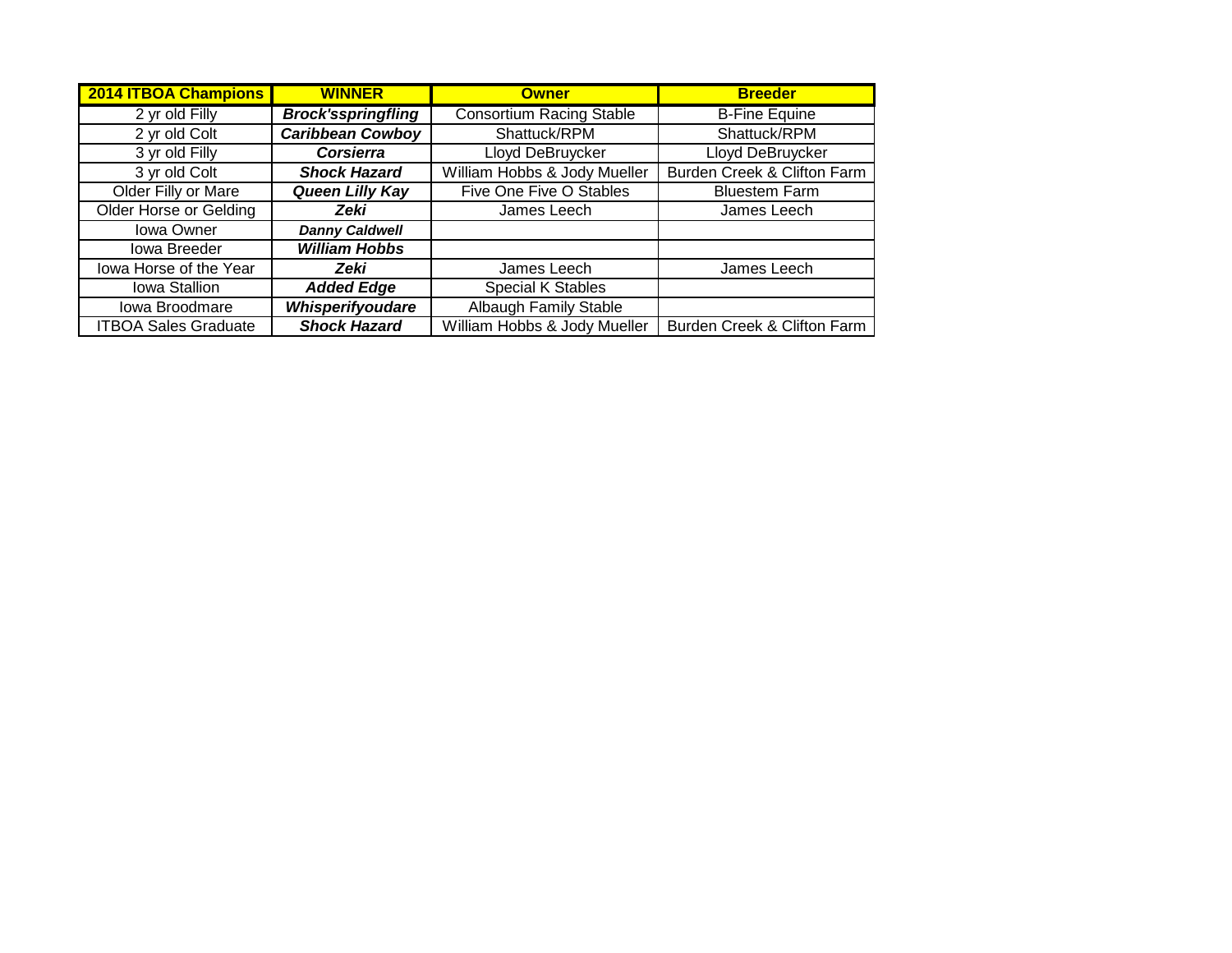| <b>2013 ITBOA Champions</b> | <b>WINNER</b>            | <b>Owner</b>                      | <b>Breeder</b>               |
|-----------------------------|--------------------------|-----------------------------------|------------------------------|
| 2 yr old Filly              | <b>Haforuhaforme</b>     | <b>Valley Ridge Racing Stable</b> | <b>Iowa State University</b> |
| 2 yr old Colt               | <b>Boji Moon</b>         | Hall, Gessmann & River Ridge      | Okoboji Racing Stable        |
| 3 yr old Filly              | <b>Sumting Wong</b>      | Shady Bend TBs                    | Shady Bend TBs               |
| 3 yr old Colt               | <b>Wolf Pack Jack</b>    | <b>Black Oak Farm</b>             | <b>Black Oak Farm</b>        |
| Older Filly or Mare         | <b>Rudy's Edge</b>       | Poindexter TBs                    | Pelster & Bowman             |
| Older Horse or Gelding      | <b>You Funny Man</b>     | River Ridge Ranch                 | <b>Brad Hemba</b>            |
| Iowa Owner                  | <b>River Ridge Ranch</b> |                                   |                              |
| <b>Iowa Breeder</b>         | <b>William Hobbs</b>     |                                   |                              |
| lowa Horse of the Year      | <b>Wolf Pack Jack</b>    | <b>Black Oak Farm</b>             | <b>Black Oak Farm</b>        |
| Iowa Stallion               | <b>Added Edge</b>        | Special K                         |                              |
| Iowa Broodmare              | <b>Dream Win</b>         | <b>Black Oak Farm</b>             |                              |
| <b>ITBOA Sales Graduate</b> | <b>Rudy's Edge</b>       | Poindexter TBs                    | Pelster & Bowman             |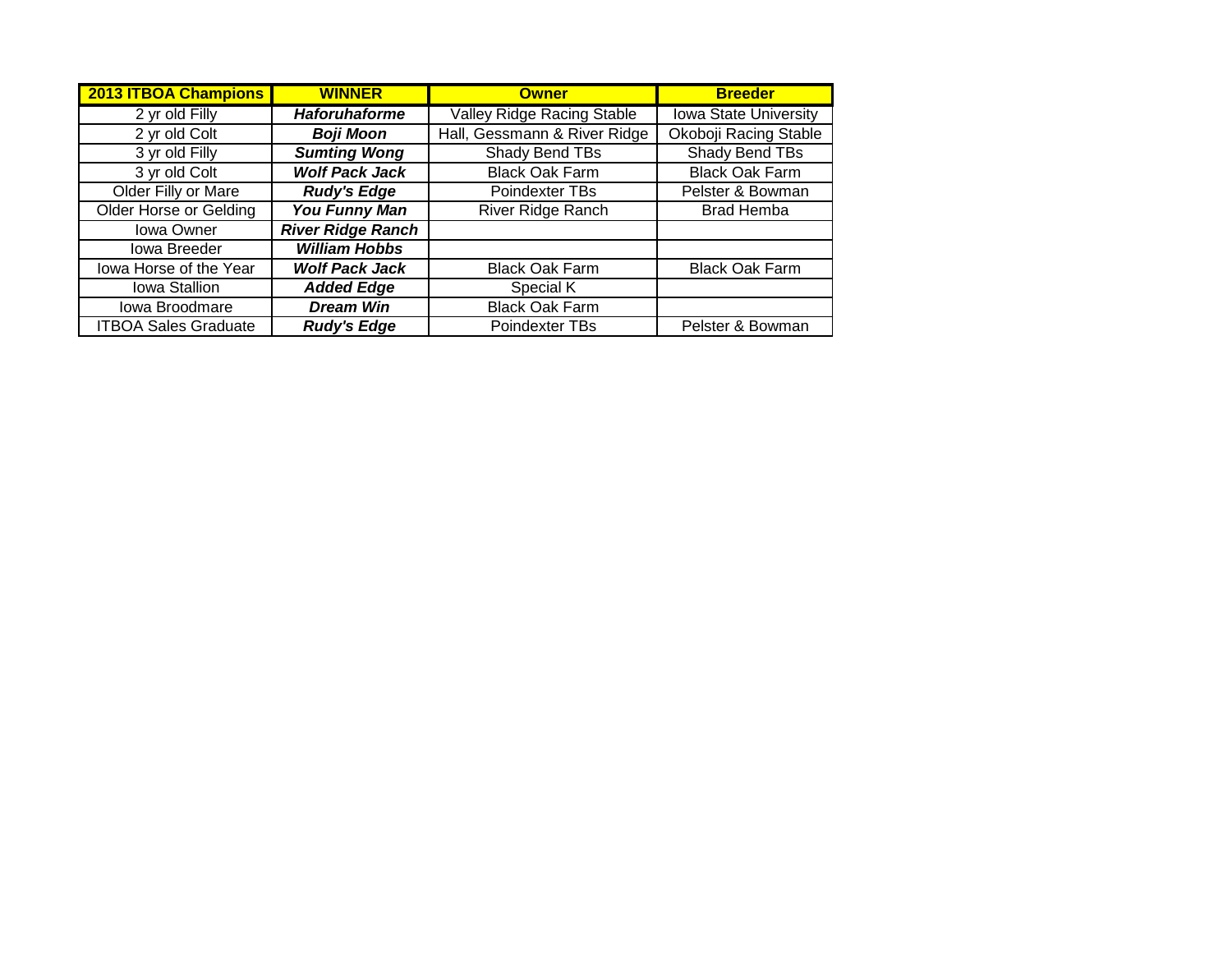| 2012 ITBOA Champions          | <b>WINNER</b>           | <b>Owner</b>              | <b>Breeder</b>            |
|-------------------------------|-------------------------|---------------------------|---------------------------|
| 2 yr old Filly                | Cat Five' O             | Lane Thoroughbreds        | Lane Thoroughbreds        |
| 2 yr old Colt                 | <b>Cagey Rascal</b>     | James & Phyllis Fox       | James & Phyllis Fox       |
| 3 yr old Filly                | <b>Rudy's Edge</b>      | Poindexter Thoroughbreds  | Pelster & Bowman          |
| 3 yr old Colt                 | <b>Hes Not You</b>      | Maggi Moss                | Allen Poindexter          |
| Older Filly or Mare           | <b>Someplace Else</b>   | <b>Prairie Lane Farms</b> | <b>Prairie Lane Farms</b> |
| <b>Older Horse or Gelding</b> | <b>Wings of War</b>     | James & Beverly Lewis     | James & Beverly Lewis     |
| <b>Iowa Owner</b>             | <b>Maggi Moss</b>       |                           |                           |
| <b>Iowa Breeder</b>           | <b>Allen Poindexter</b> |                           |                           |
| lowa Horse of the Year        | <b>Someplace Else</b>   | <b>Prairie Lane Farms</b> | <b>Prairie Lane Farms</b> |
| Iowa Stallion                 | <b>Added Edge</b>       | Special K                 |                           |
| Iowa Broodmare                | <b>Sarouka</b>          | <b>Black Oak Farm</b>     |                           |
| <b>ITBOA Sales Graduate</b>   | <b>Rudy's Edge</b>      | Poindexter Thoroughbreds  | Pelster & Bowman          |
| Friend of the Horsemen        | <b>Jack Coady</b>       |                           |                           |
| <b>Special Recognition</b>    | <b>Scherer Magic</b>    |                           |                           |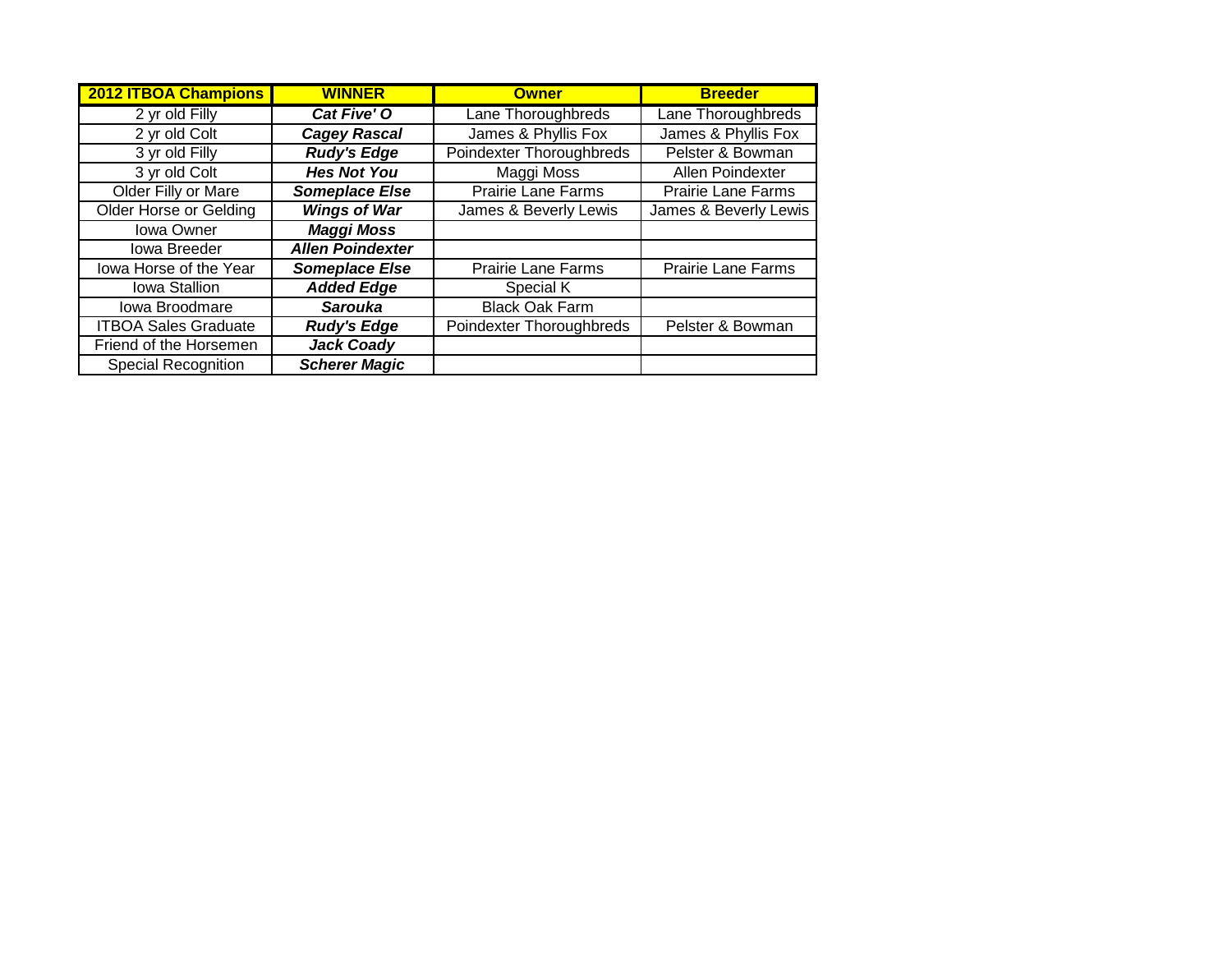| <b>2011 ITBOA Champions</b>   | <b>WINNER</b>            | <b>Owner</b>                            | <b>Breeder</b>            |
|-------------------------------|--------------------------|-----------------------------------------|---------------------------|
| 2 yr old Filly                | <b>Here Comes Polly</b>  | <b>Tom Lepic</b>                        | Tom Lepic                 |
| 2 yr old Colt                 | <b>Beware the Devil</b>  | Donald Schrage                          | Donald Schrage            |
| 3 yr old Filly                | <b>Ginger Added</b>      | <b>River Ridge &amp; Prairie Valley</b> | Special K                 |
| 3 yr old Colt                 | <b>One Hundred Proof</b> | <b>Prairie Lane Farms</b>               | <b>Prairie Lane Farms</b> |
| Older Filly or Mare           | <b>Sakakawea</b>         | <b>Black Oak Farm</b>                   | <b>Black Oak Farm</b>     |
| <b>Older Horse or Gelding</b> | Cainam                   | James & Linda Leech                     | James & Linda Leech       |
| <b>Iowa Owner</b>             | <b>Maggi Moss</b>        |                                         |                           |
| <b>Iowa Breeder</b>           | <b>River Ridge Ranch</b> |                                         |                           |
| lowa Horse of the Year        | <b>Ginger Added</b>      | River Ridge & Prairie Valley            | Special K                 |
| <b>Iowa Stallion</b>          | <b>Added Edge</b>        | Special K                               |                           |
| Iowa Broodmare                | G.U. Ginger              | Special K                               |                           |
| <b>ITBOA Sales Graduate</b>   | <b>Launch Light</b>      | Donald Schrage                          | <b>William Hobbs</b>      |
| Friend of the Horsemen        | <b>Bill Northey</b>      |                                         |                           |
| <b>Special Recognition</b>    | <b>Jack Ketterer</b>     |                                         |                           |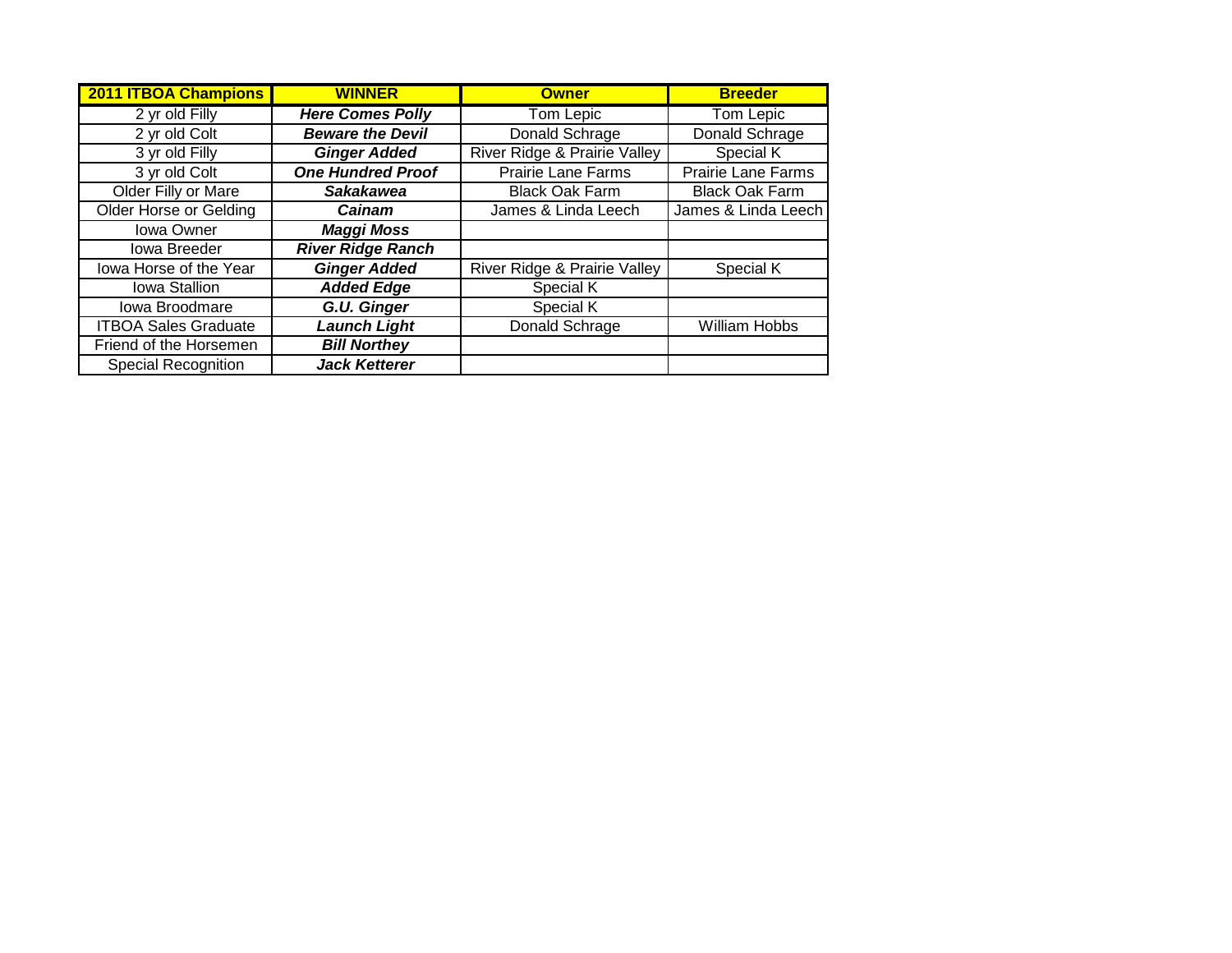| <b>2010 ITBOA Champions</b>   | <b>WINNER</b>            | <b>Owner</b>               | <b>Breeder</b>        |
|-------------------------------|--------------------------|----------------------------|-----------------------|
| 2 yr old Filly                | <b>Launch Light Lady</b> | <b>William Hobbs</b>       | <b>William Hobbs</b>  |
| 2 yr old Colt                 | <b>Dynamic Within</b>    | <b>Hunt Stables</b>        | <b>Hunt Stables</b>   |
| 3 yr old Filly                | <b>She's Better Loud</b> | River Ridge Ranch          | Iowa State University |
| 3 yr old Colt                 | Cainam                   | James Leech                | Linda Leech           |
| Older Filly or Mare           | <b>Sakakawea</b>         | <b>Black Oak Farm</b>      | <b>Black Oak Farm</b> |
| <b>Older Horse or Gelding</b> | <b>Kate's Main Man</b>   | Randy Patterson            | Loretta McClintock    |
| Iowa Owner                    | <b>James Leech</b>       |                            |                       |
| <b>Iowa Breeder</b>           | <b>River Ridge Ranch</b> |                            |                       |
| lowa Horse of the Year        | <b>Kate's Main Man</b>   | Randy Patterson            | Loretta McClintock    |
| Iowa Stallion                 | <b>Wild Gold</b>         | <b>Madison County TB's</b> |                       |
| Iowa Broodmare                | <b>Lady Sundari</b>      | <b>RPM Thoroughbreds</b>   |                       |
| <b>ITBOA Sales Graduate</b>   | <b>Monroe Wildcat</b>    | M & M Stables              | Gene Bogash           |
| Friend of the Horsemen        | Dr. Ed & Paulette Reveiz |                            |                       |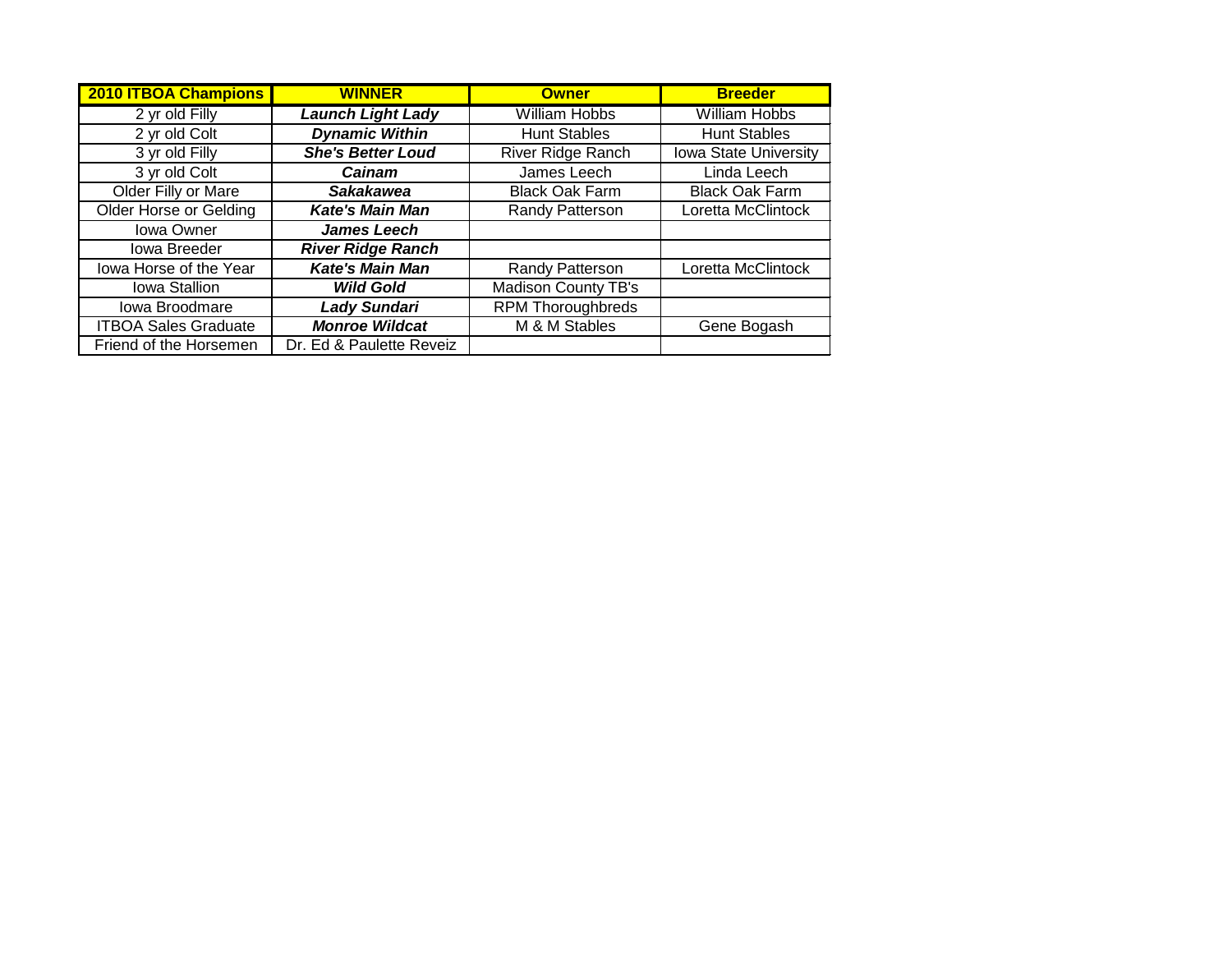| <b>2009 ITBOA Champions</b>   | <b>WINNER</b>             | <b>Owner</b>               | <b>Breeder</b>                      |
|-------------------------------|---------------------------|----------------------------|-------------------------------------|
| 2 yr old Filly                | <b>Brenda's Slew</b>      | Dennis & Brenda Bracewell  | Dennis & Brenda Bracewell           |
| 2 yr old Colt                 | <b>Launch Light</b>       | William L. Hobbs           | William L. Hobbs                    |
| 3 yr old Filly                | <b>Champagne Attitude</b> | Linda Woods & Gary Lucas   | Linda Woods & Gary Lucas            |
| 3 yr old Colt                 | <b>Karl's Speed Demon</b> | <b>River Ridge Ranch</b>   | River Ridge Ranch                   |
| Older Filly or mare           | <b>Friend O The Devil</b> | Casey Family Trust         | <b>Todd Lieber &amp; Gary Lucas</b> |
| <b>Older Horse or Gelding</b> | <b>Red Hot N Gold</b>     | <b>RPM Thoroughbreds</b>   | <b>RPM Thoroughbreds</b>            |
| Iowa Owner                    | <b>River Ridge Ranch</b>  |                            |                                     |
| <b>Iowa Breeder</b>           | <b>River Ridge Ranch</b>  |                            |                                     |
| lowa Horse of the Year        | <b>Karl's Speed Demon</b> | River Ridge Ranch          | River Ridge Ranch                   |
| Iowa Stallion                 | <b>Wild Gold</b>          | <b>Madison County TB's</b> |                                     |
| Iowa Broodmare                | <b>Eighty Below Eve</b>   | River Ridge Ranch          |                                     |
| <b>ITBOA Sales Graduate</b>   | <b>Tiger Would</b>        | <b>Butch Bain</b>          | Bill Hutchins, Jr                   |
| <b>Special Recognition</b>    | <b>Berl Priebe</b>        |                            |                                     |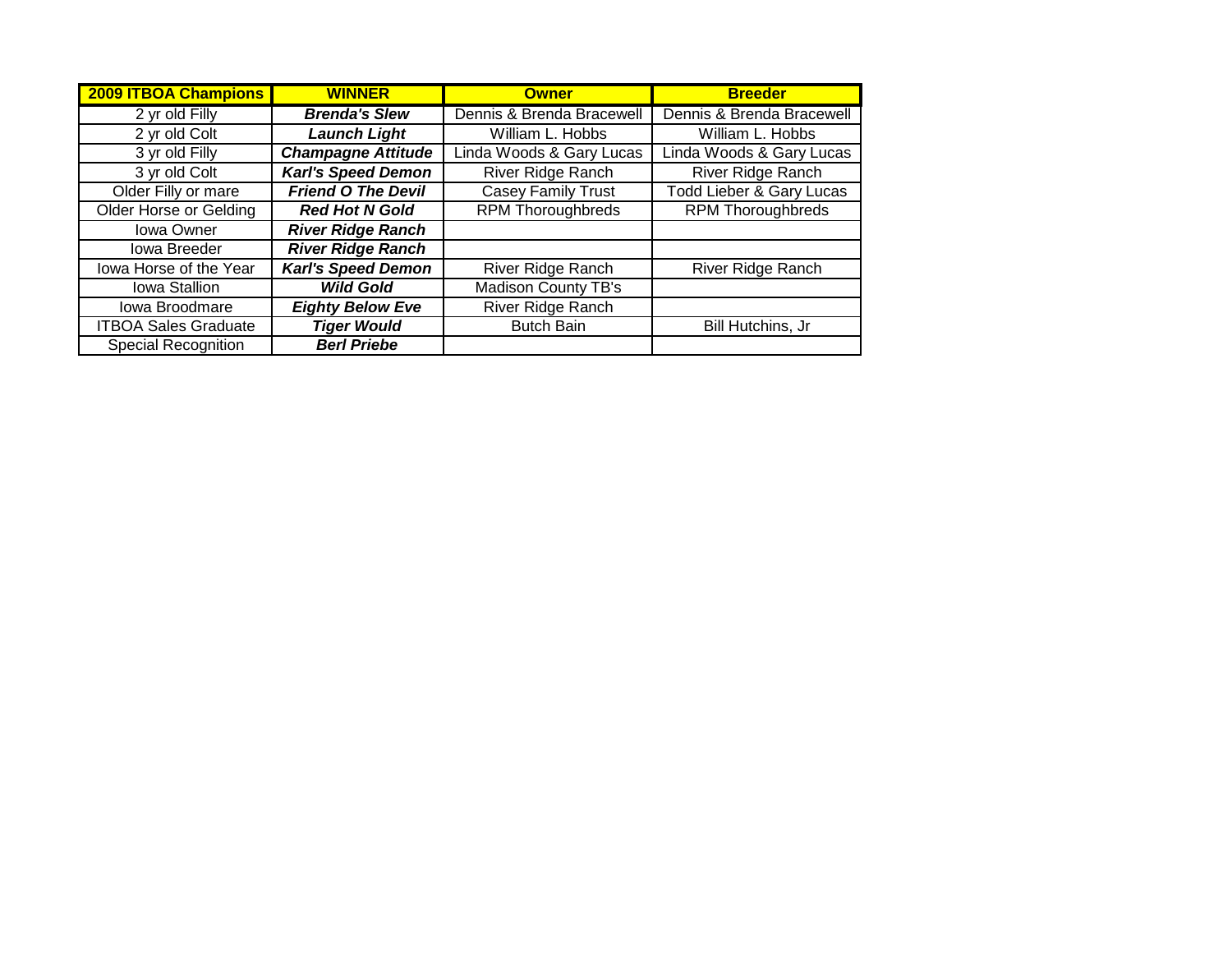| <b>2008 ITBOA Champions</b>   | <b>WINNER</b>            | <b>Owner</b>               | <b>Breeder</b>           |
|-------------------------------|--------------------------|----------------------------|--------------------------|
| 2 yr old Filly                | <b>Prairie Blues</b>     | <b>Helen Andrews</b>       | <b>Lloyd DeBruycker</b>  |
| 2 yr old Colt                 | Jumpifyoudare            | <b>Roll Reroll Stables</b> | Okoboji Racing Stable    |
| 3 yr old Filly                | <b>Good N Gold</b>       | Vernon Schmale             | <b>Vince Sullivan</b>    |
| 3 yr old Colt                 | <b>Kate's Main Man</b>   | Loretta McClintock         | Loretta McClintock       |
| Older Filly or mare           | <b>Beyond The Reach</b>  | Jim & Linda Leech          | Jim & Linda Leech        |
| <b>Older Horse or Gelding</b> | <b>Red Hot N Gold</b>    | <b>RPM Thoroughbreds</b>   | <b>RPM Thoroughbreds</b> |
| <b>Iowa Owner</b>             | <b>Dick Clark</b>        |                            |                          |
| Iowa Breeder                  | <b>River Ridge Ranch</b> |                            |                          |
| lowa Horse of the Year        | <b>Red Hot N Gold</b>    | <b>RPM Thoroughbreds</b>   | <b>RPM Thoroughbreds</b> |
| Iowa Stallion                 | <b>Sharkey</b>           | Rockin River Ranch         |                          |
| Iowa Broodmare                | <b>Reishelle</b>         | <b>RPM Thoroughbreds</b>   |                          |
| <b>Special Recognition</b>    | <b>Scott Pope</b>        |                            |                          |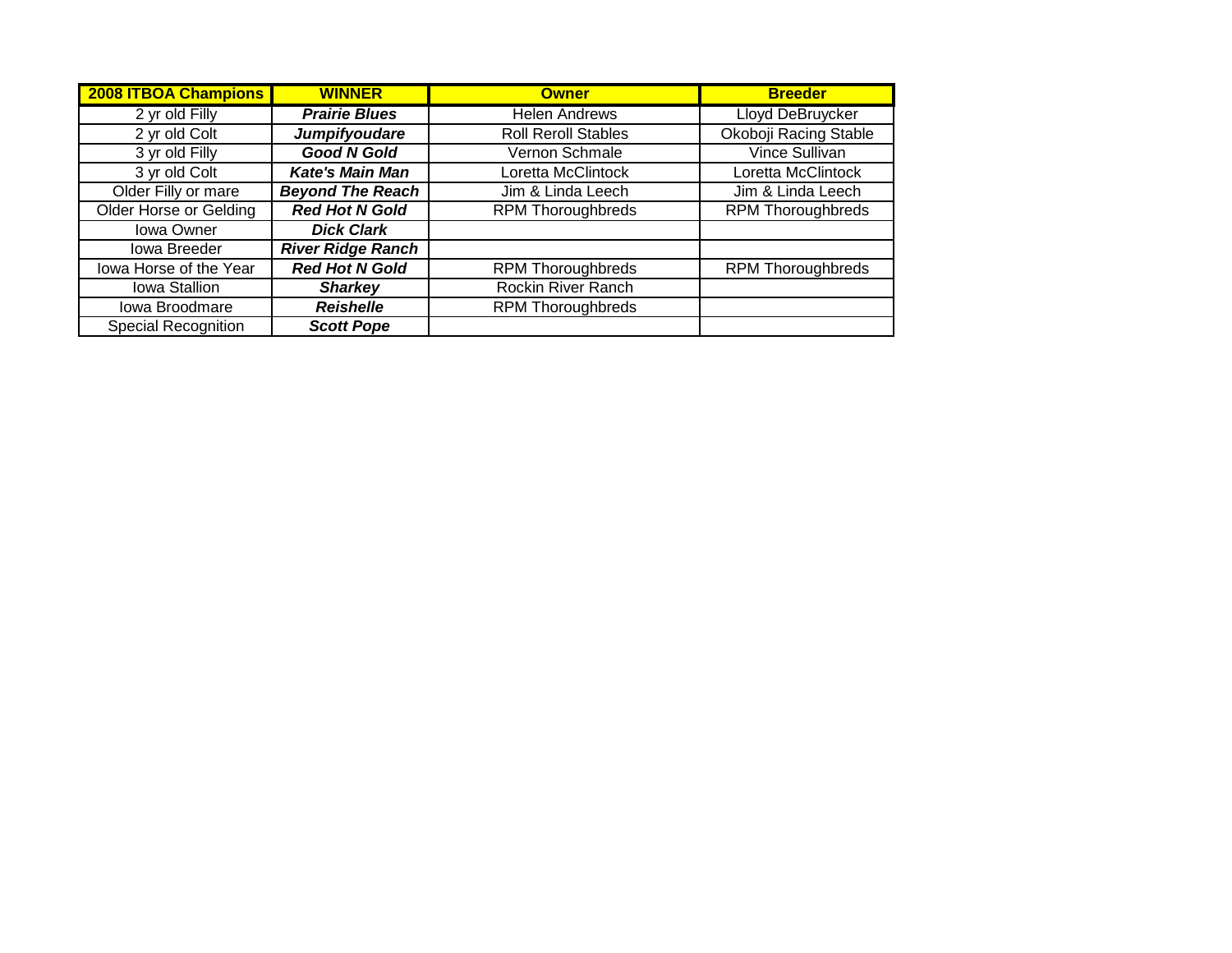| <b>2007 ITBOA Champions</b>   | <b>WINNER</b>                       | <b>Owner</b>               | <b>Breeder</b>             |
|-------------------------------|-------------------------------------|----------------------------|----------------------------|
| 2 yr old Filly                | <b>Judy Faye</b>                    | Octavian Vasilescu         | Teresa McFarlin            |
| 2 yr old Colt                 | <b>Maya's Storm</b>                 | <b>Roll Reroll Stables</b> | Okoboji Racing Stable      |
| 3 yr old Filly                | <b>Irish Party</b>                  | Okoboji Racing Stables II  | <b>Cyclone Stables</b>     |
| 3 yr old Colt                 | Ghazi Up                            | <b>River Ridge Ranch</b>   | River Ridge Ranch          |
| Older Filly or mare           | <b>Camela Carson</b>                | <b>RPM Thoroughbreds</b>   | <b>RPM Thoroughbreds</b>   |
| <b>Older Horse or Gelding</b> | Wild L                              | Linda Juckette             | <b>Prairie Valley Farm</b> |
| Iowa Owner                    | <b>River Ridge Ranch</b>            |                            |                            |
| <b>Iowa Breeder</b>           | <b>River Ridge Ranch</b>            |                            |                            |
| lowa Horse of the Year        | Ghazi Up                            | <b>River Ridge Ranch</b>   | <b>River Ridge Ranch</b>   |
| Iowa Stallion                 | <b>Sharkey</b>                      | Pat Means                  |                            |
| Iowa Broodmare                | <b>Reishelle</b>                    | <b>RPM Thoroughbreds</b>   | <b>RPM Thoroughbreds</b>   |
| Friend of the Horsemen        | Prairie Meadows TV Dept.            |                            |                            |
| <b>Special Recognition</b>    | <b>Maggi Moss</b>                   |                            |                            |
|                               | For being an Eclipse Award Finalist |                            |                            |
| Special Recognition           | <b>Roll Reroll Stables</b>          |                            |                            |

*For their accomplishments on the national level with Miss Macy Sue*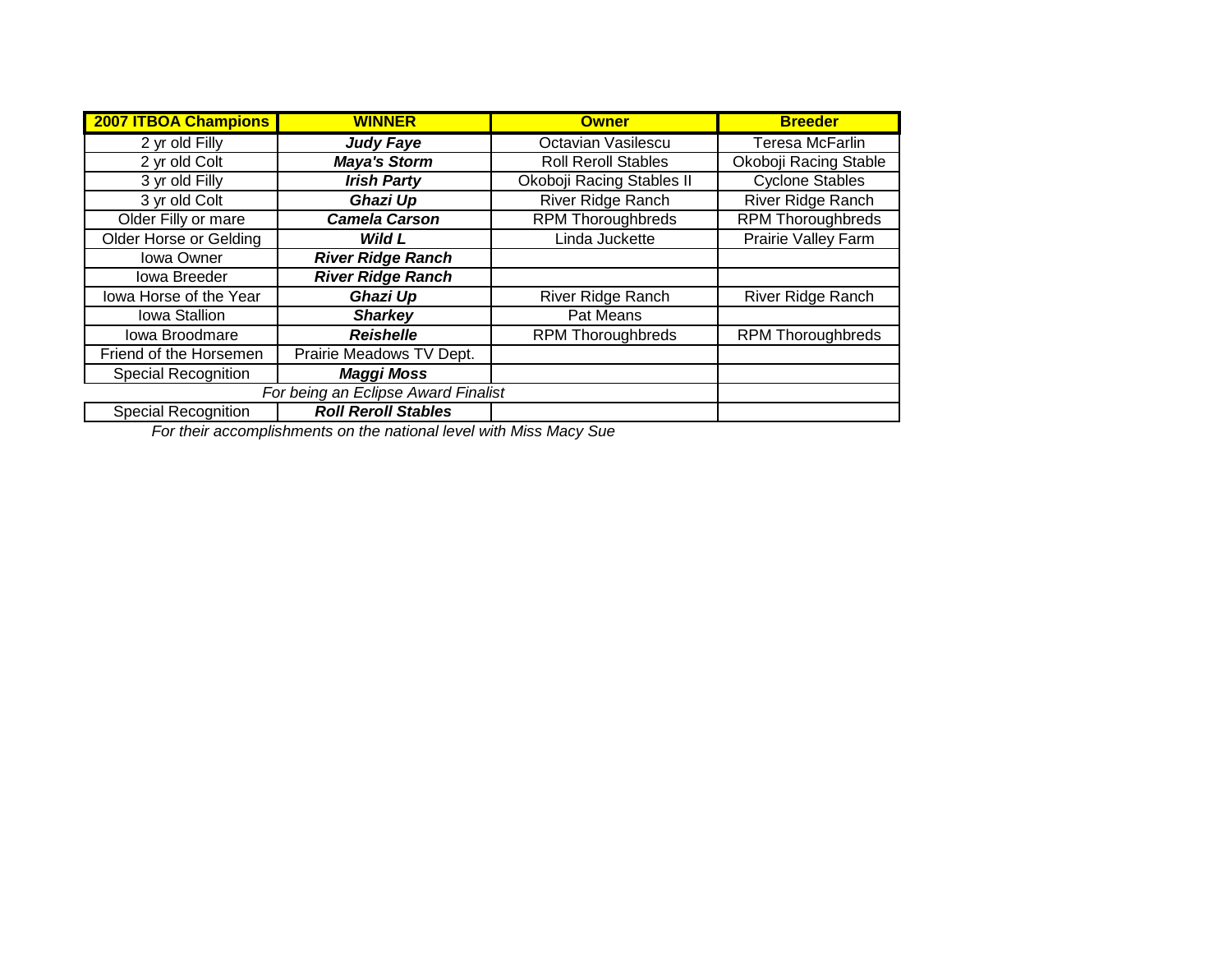| <b>2006 ITBOA Champions</b>   | <b>WINNER</b>             | <b>Owner</b>             | <b>Breeder</b>           |
|-------------------------------|---------------------------|--------------------------|--------------------------|
| 2 yr old Filly                | <b>Irish Party</b>        | <b>Cyclone Stables</b>   | Okoboji Racing Stable II |
| 2 yr old Colt                 | <b>Tricky's Tick Tock</b> | River Ridge Ranch        | River Ridge Ranch        |
| 3 yr old Filly                | <b>Seekingthereinbow</b>  | <b>RPM Thoroughbreds</b> | <b>RPM Thoroughbreds</b> |
| 3 yr old Colt                 | <b>Gilded Leader</b>      | James & Phyllis Fox      | James & Phyllis Fox      |
| Older Filly or mare           | <b>Camela Carson</b>      | <b>RPM</b> Thoroughbreds | <b>RPM</b> Thoroughbreds |
| <b>Older Horse or Gelding</b> | <b>King Freddie</b>       | James Hobbs              | James Hobbs              |
| Iowa Owner                    | <b>Maggi Moss</b>         |                          |                          |
| Iowa Breeder                  | <b>River Ridge Ranch</b>  |                          |                          |
| lowa Horse of the Year        | Seekingthereinbow         | <b>RPM Thoroughbreds</b> | <b>RPM Thoroughbreds</b> |
| Iowa Stallion                 | <b>Sharkey</b>            | Pat Means                |                          |
| Iowa Broodmare                | <b>Honorary Guest</b>     | River Ridge Ranch        |                          |
| Friend of the Horsemen        | <b>Morris Boswell</b>     |                          |                          |
| Special Recognition           | <b>Maggi Moss</b>         |                          |                          |

*For leading the Nation in Wins in 2006*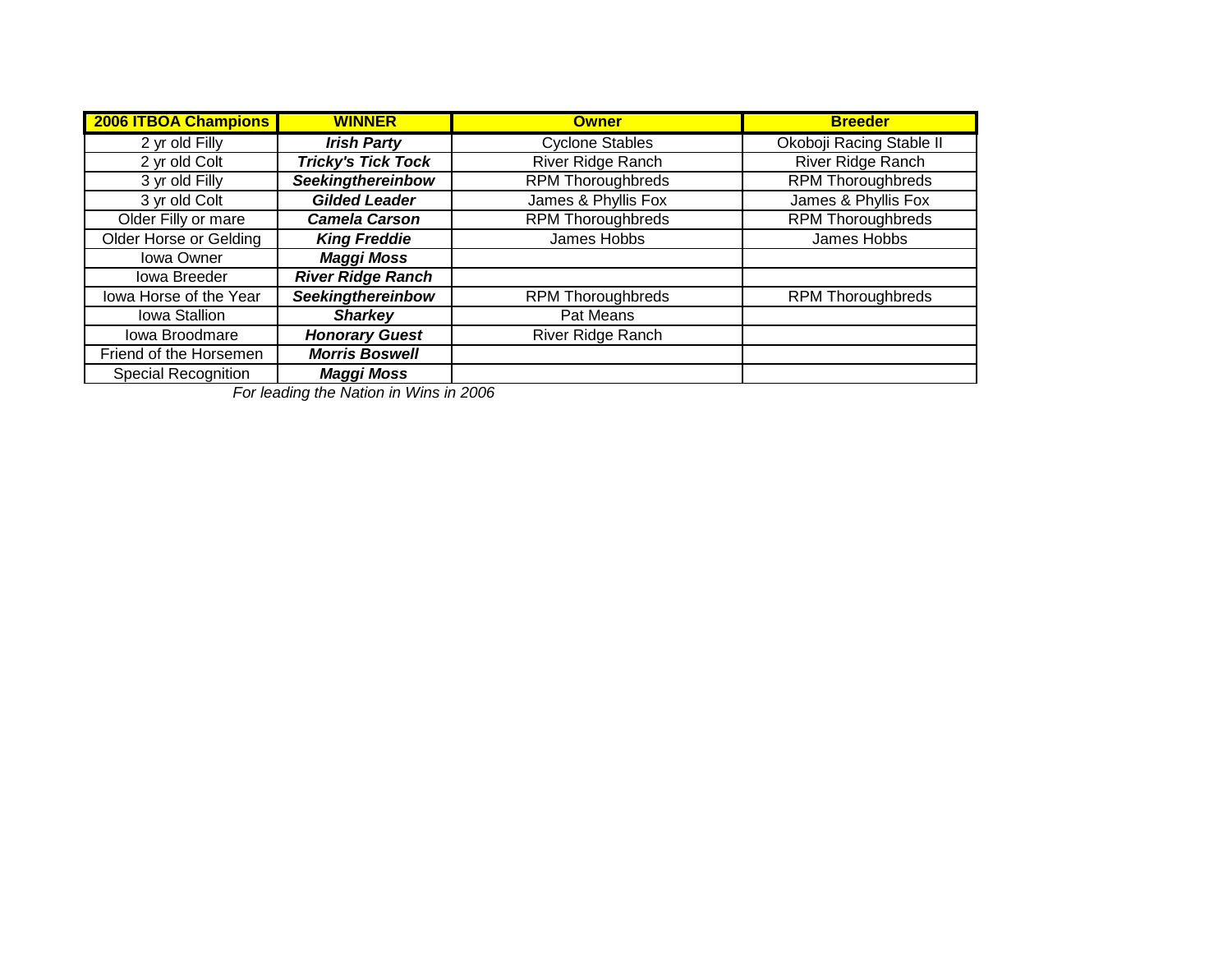| <b>2005 ITBOA Champions</b>      | <b>WINNER</b>             | <b>Owner</b>                                            | <b>Breeder</b>                |
|----------------------------------|---------------------------|---------------------------------------------------------|-------------------------------|
| 2 yr old Filly                   | <b>Thekatcamehome</b>     | <b>Maggi Moss</b>                                       | J.D. Santen                   |
| 2 yr old Colt                    | <b>Timetobook</b>         | <b>Astar Thoroughbreds</b>                              | Okoboji Racing Stable II      |
| 3 yr old Filly                   | Queansco                  | Dennis Hammersmith                                      | Don Beatty                    |
| 3 yr old Colt                    | <b>Mingo Mohawk</b>       | Mohawk Stable, Jason Loutsh, & Okoboji Racing Stable II | Dick Clark & Carroll Rumbaugh |
| Older Filly or mare              | <b>Switch Lanes</b>       | Maggi Moss                                              | Lane Thoroughbred             |
| Older Horse or Gelding           | <b>Sur Sandpit</b>        | American Thoroughbreds                                  | <b>Charles Robert Adams</b>   |
| <b>Iowa Owner</b>                | <b>Maggi Moss</b>         |                                                         |                               |
| Iowa Breeder                     | <b>River Ridge Ranch</b>  |                                                         |                               |
| lowa Horse of the Year           | <b>Mingo Mohawk</b>       | Mohawk Stable, Jason Loutsh, & Okoboji Racing Stable II | Dick Clark & Carroll Rumbaugh |
| Iowa Stallion                    | <b>Mercedes Won</b>       | Otto Farm                                               |                               |
| Iowa Broodmare                   | <b>Princess Celebrity</b> | Dick Clark & Carroll Rumbaugh                           |                               |
| 2 yr old filly runner up         | <b>Louis Leggs</b>        | Lloyd DeBruycker                                        |                               |
| 2 yr old colt runner up          | <b>Casper Who</b>         | River Ridge Ranch                                       |                               |
| 3 yr old filly runner up         | <b>Sunriseontheoasis</b>  | River Ridge Ranch                                       |                               |
| 3 yr old colt runner up          | <b>Count Rock</b>         | River Ridge Ranch                                       |                               |
| older filly or mare runner up    | <b>Gamblers Passion</b>   | Gene Nazworthy                                          |                               |
| older horse or Gelding runner up | <b>Wild Wild West</b>     | William Hobbs                                           |                               |
| Friend of the Horsemen           | Dan Johnson               | from the DM Register                                    |                               |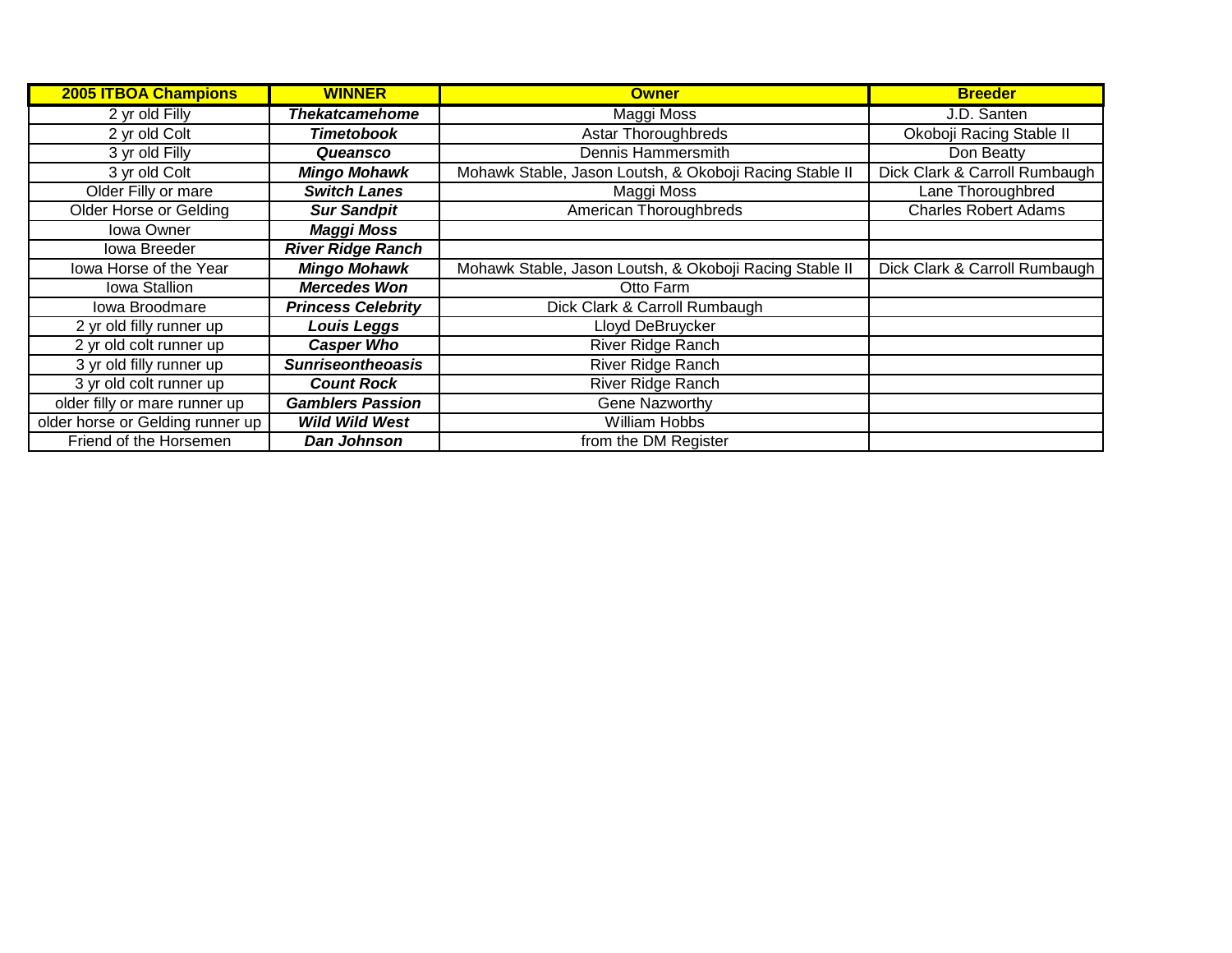| <b>2004 ITBOA Champions</b> | <b>WINNER</b>             | <b>Owner</b>                                            | <b>Breeder</b>                |
|-----------------------------|---------------------------|---------------------------------------------------------|-------------------------------|
| 2 yr old Filly              | Queansco                  | Dennis Hammersmith                                      | Don Beatty                    |
| 2 yr old Colt               | <b>Mingo Mohawk</b>       | Mohawk Stable, Jason Loutsh, & Okoboji Racing Stable II | Dick Clark & Carroll Rumbaugh |
| 3 yr old Filly              | <b>This One For Abbey</b> | Lloyd DeBruycker                                        | Okoboji Racing Stable II      |
| 3 yr old Colt               | <b>Wild Wild West</b>     | William Hobbs                                           | William Hobbs                 |
| Older Filly or mare         | <b>One Fine Shweetie</b>  | Gary Lucas & Linda Woods                                | Gary Lucas                    |
| Older Horse or Gelding      | <b>Rubiano's Image</b>    | Rockin River Ranch & James & Phyllis Fox                | Jeff & Karen Greseth          |
| Iowa Owner                  | <b>Maggi Moss</b>         |                                                         |                               |
| Iowa Breeder                | <b>River Ridge Ranch</b>  |                                                         |                               |
| lowa Horse of the Year      | <b>Rubiano's Image</b>    | Rockin River Ranch & James & Phyllis Fox                | Jeff & Karen Greseth          |
| Iowa Stallion               | <b>Mercedes Won</b>       | Otto Farm                                               |                               |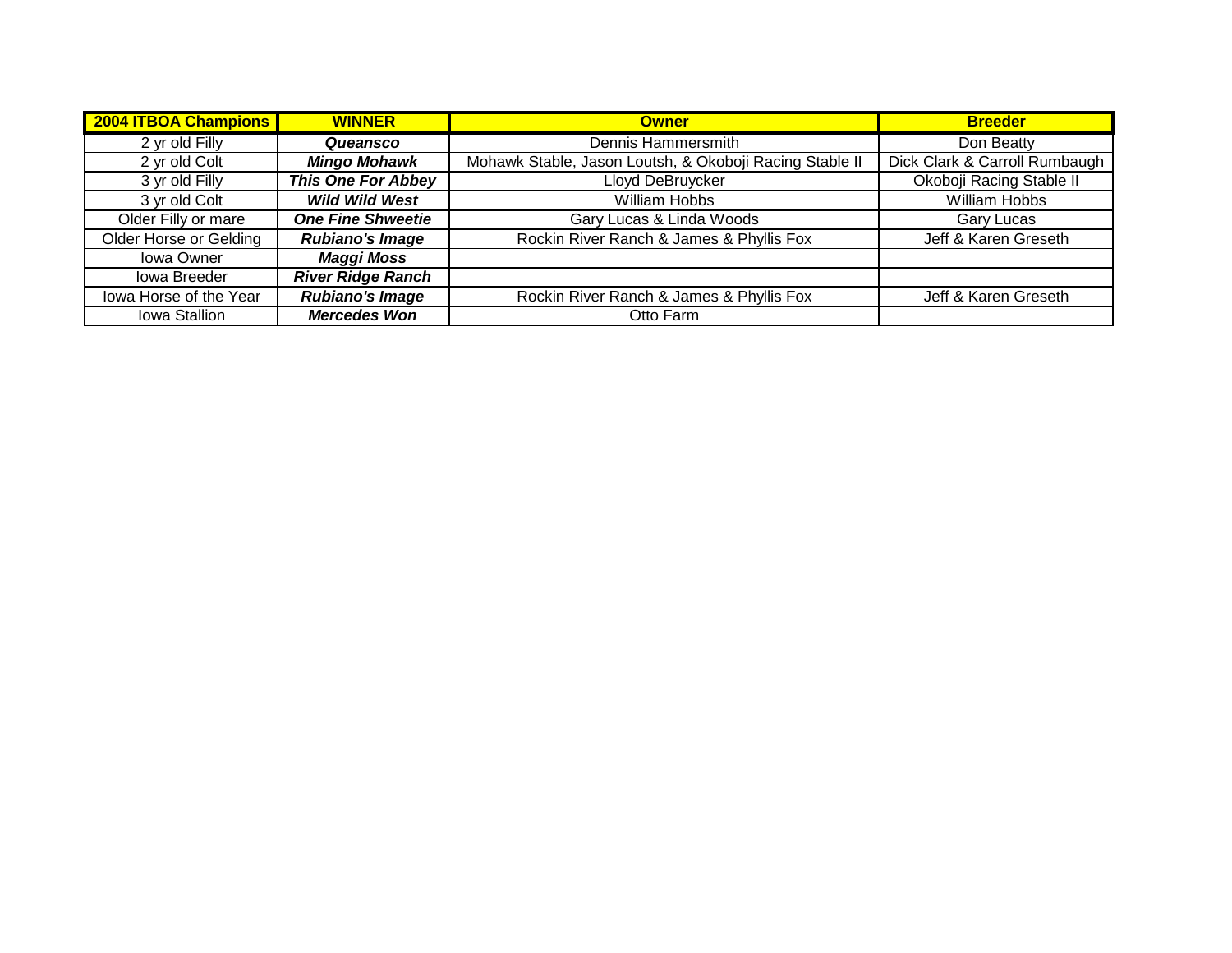| 2003 ITBOA Champions          | <b>WINNER</b>            | <b>Owner</b>                             | <b>Breeder</b>                      |
|-------------------------------|--------------------------|------------------------------------------|-------------------------------------|
| 2 yr old Filly                | Lovethatlegend           | <b>Richard &amp; Vickie Cosaert</b>      | <b>Richard &amp; Vickie Cosaert</b> |
| 2 yr old Colt                 | <b>Plum Sober</b>        | <b>LFL Partnership</b>                   | Cynthia Johnson                     |
| 3 yr old Filly                | <b>Soup for Lunch</b>    | <b>River Ridge Ranch</b>                 | <b>River Ridge Ranch</b>            |
| 3 yr old Colt                 | <b>Rubiano's Image</b>   | Rockin River Ranch & James & Phyllis Fox | Jeff & Karen Greseth                |
| Older Filly or mare           | <b>Sharky's Review</b>   | Paul Tonderum                            | Dennis Schrader                     |
| <b>Older Horse or Gelding</b> | <b>Take Me Up</b>        | River Ridge Ranch                        | <b>River Ridge Ranch</b>            |
| Iowa Owner                    | <b>River Ridge Ranch</b> |                                          |                                     |
| Iowa Breeder                  | <b>River Ridge Ranch</b> |                                          |                                     |
| lowa Horse of the Year        | <b>Sharky's Review</b>   | Paul Tonderum                            | Dennis Schrader                     |
| Iowa Stallion                 | <b>Sharkey</b>           | <b>Bader Farms</b>                       |                                     |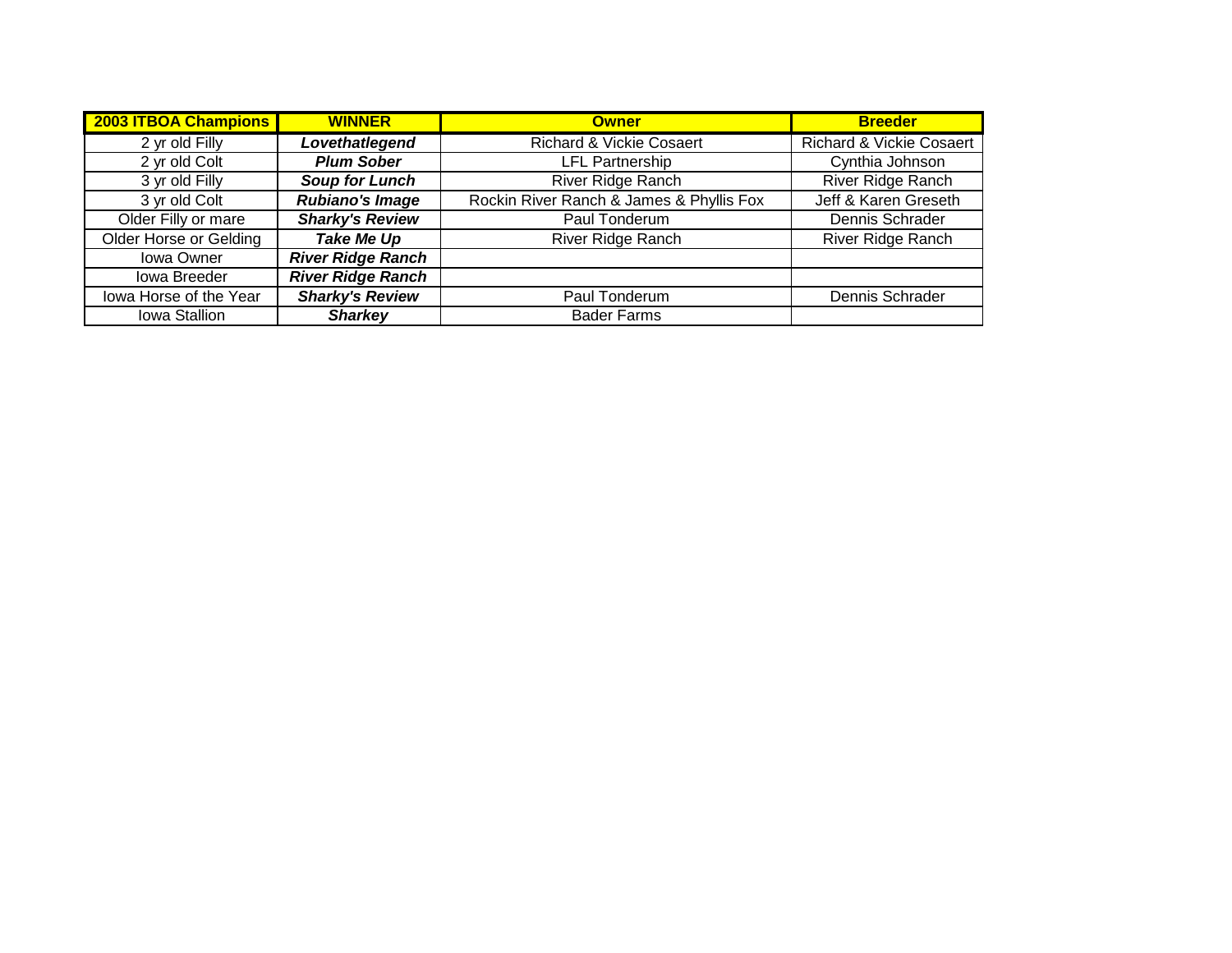| <b>2002 ITBOA Champions</b>   | <b>WINNER</b>            | <b>Owner</b>                 | <b>Breeder</b>           |
|-------------------------------|--------------------------|------------------------------|--------------------------|
| 2 yr old Filly                | Coding                   | Quadel Stable                | <b>Quadel Stable</b>     |
| 2 yr old Colt                 | <b>El Sadler</b>         | <b>Hunt Stable</b>           | <b>Hunt Stable</b>       |
| 3 yr old Filly                | <b>One Fine Shweetie</b> | Gary Lucas & Linda Woods     | <b>Gary Lucas</b>        |
| 3 yr old Colt                 | <b>Cowboy Stuff</b>      | Don Von Hemel & Shelly Bates | Don Von Hemel            |
| Older Filly or mare           | <b>Sharky's Review</b>   | Paul Tonderum                | Dennis Schrader          |
| <b>Older Horse or Gelding</b> | <b>Take Me Up</b>        | <b>River Ridge Ranch</b>     | <b>River Ridge Ranch</b> |
| <b>Iowa Owner</b>             | <b>River Ridge Ranch</b> |                              |                          |
| <b>Iowa Breeder</b>           | <b>River Ridge Ranch</b> |                              |                          |
| lowa Horse of the Year        | <b>Cowboy Stuff</b>      | Don Von Hemel & Shelly Bates | Don Von Hemel            |
| Iowa Stallion                 | <b>Sharkey</b>           | <b>Bader Farms</b>           |                          |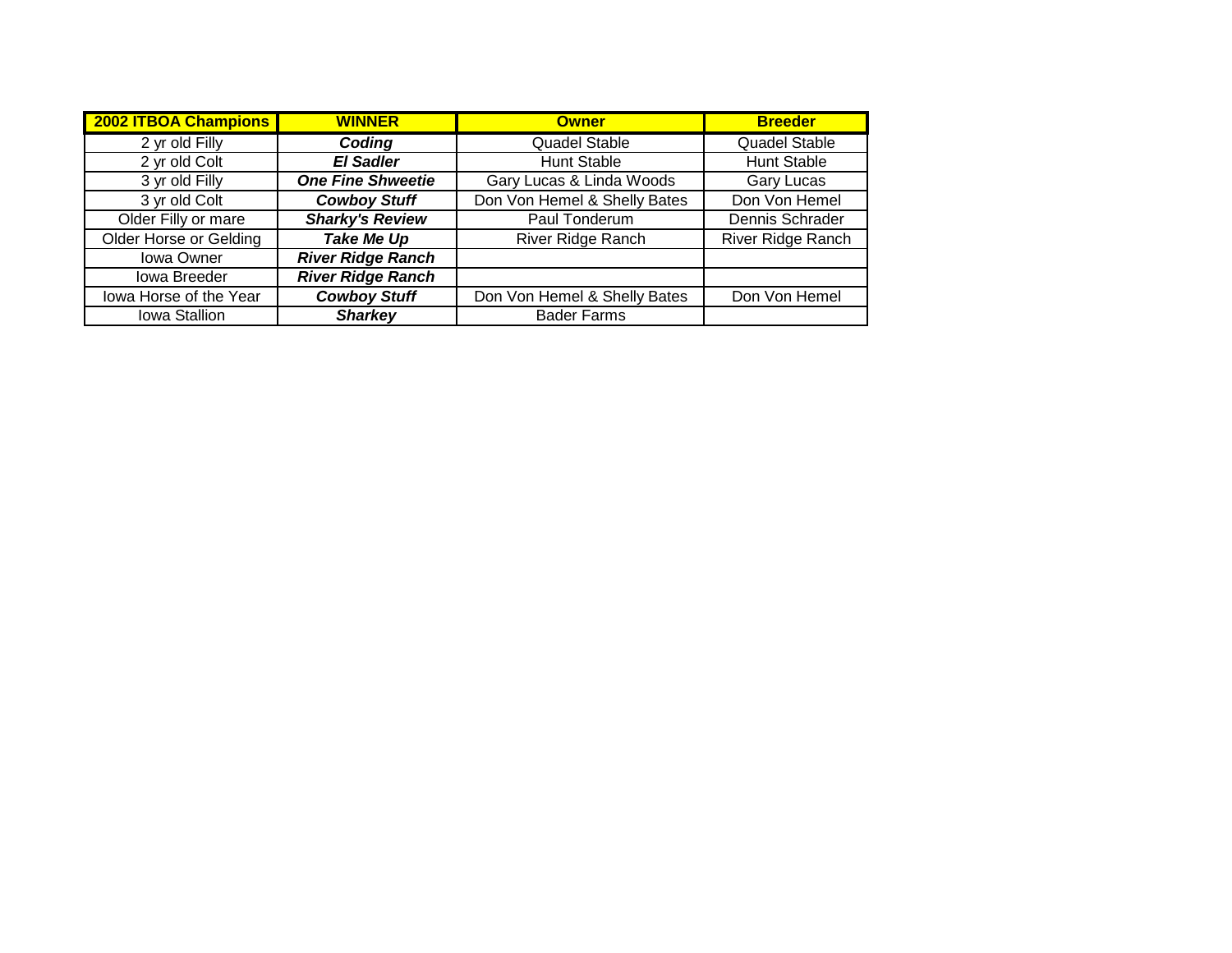| <b>2001 ITBOA Champions</b>   | <b>WINNER</b>            | <b>Owner</b>             | <b>Breeder</b>           |
|-------------------------------|--------------------------|--------------------------|--------------------------|
| 2 yr old Filly                | <b>Orphan Lover</b>      | <b>River Ridge Ranch</b> | <b>River Ridge Ranch</b> |
| 2 yr old Colt                 | <b>War General</b>       | <b>Hunt Stable</b>       | <b>Hunt Stable</b>       |
| 3 yr old Filly                | <b>Sharky's Review</b>   | Paul Tonderum            | Dennis Schrader          |
| 3 yr old Colt                 | <b>Le Numerous</b>       | River Ridge Ranch        | River Ridge Ranch        |
| Older Filly or mare           | <b>Nut N Better</b>      | Shady Bend TB's          | Shady Bend TB's          |
| <b>Older Horse or Gelding</b> | <b>Sure Shot Biscuit</b> | Okoboji Racing Stable    | Shady Bend TB's          |
| <b>Iowa Owner</b>             | <b>River Ridge Ranch</b> |                          |                          |
| Iowa Breeder                  | <b>River Ridge Ranch</b> |                          |                          |
| lowa Horse of the Year        | <b>Sure Shot Biscuit</b> | Okoboji Racing Stable    | Shady Bend TB's          |
| Iowa Stallion                 | <b>Sharkey</b>           | <b>Bader Farms</b>       |                          |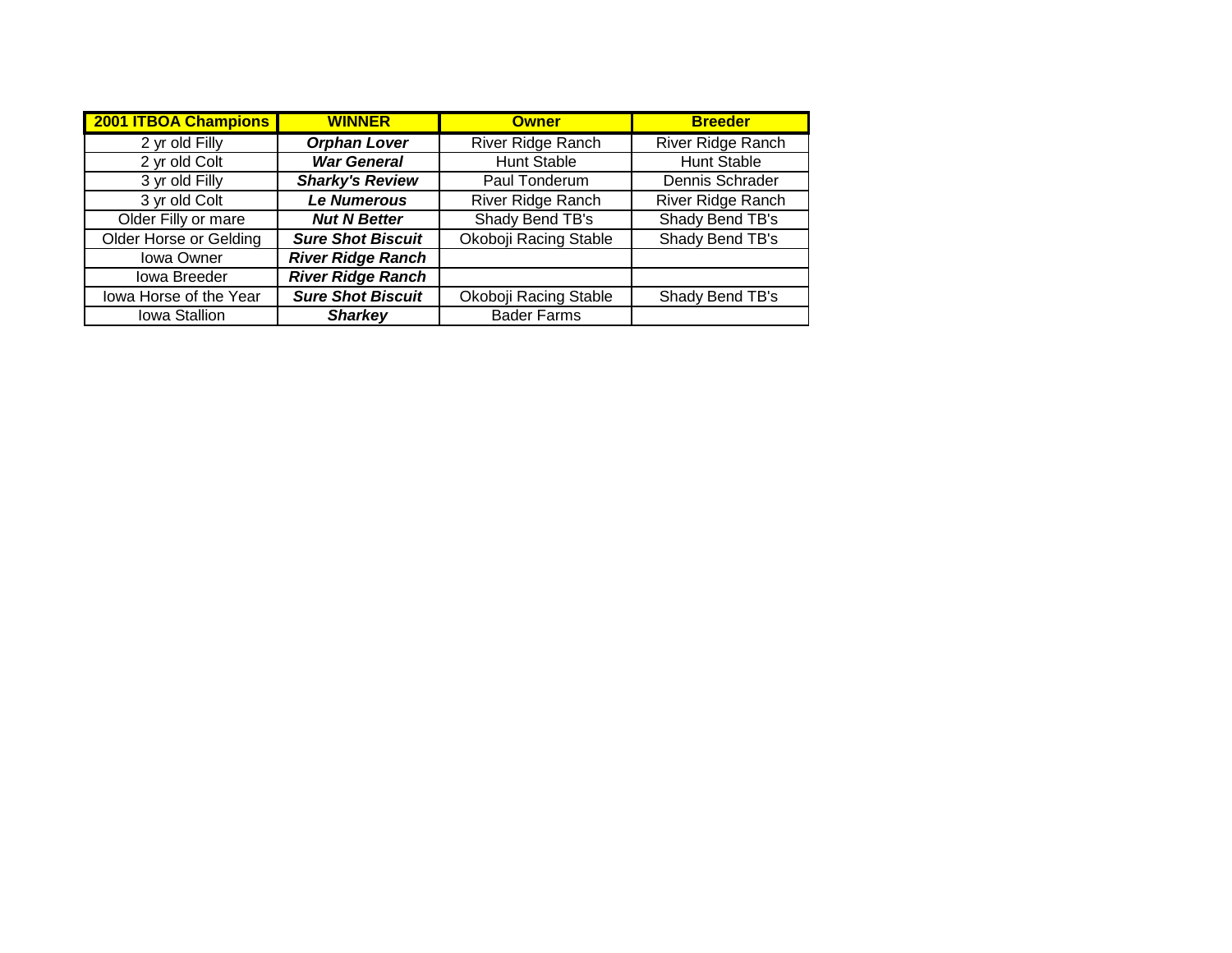| <b>2000 ITBOA Champions</b> | <b>WINNER</b>            | <b>Owner</b>                           | <b>Breeder</b>          |
|-----------------------------|--------------------------|----------------------------------------|-------------------------|
| 2 yr old Filly              | <b>Buck's Best</b>       | Doug Anderson                          | <b>Schuyler Stables</b> |
| 2 yr old Colt               | <b>Darth Bader</b>       | Norm Crossley, Baders & Double K Farms | Norm Crossley           |
| $\overline{3}$ yr old Filly | <b>Nut N Better</b>      | Shady Bend (R & B Luebbe)              | Shady Bend              |
| 3 yr old Colt               | <b>Diamonice</b>         | Team Dream (Barnett & Shattuck)        | <b>Ray Shattuck</b>     |
| Older Filly or mare         | <b>Lady Tamworth</b>     | <b>Rick Olson</b>                      | <b>River Ridge</b>      |
| Older Horse or Gelding      | <b>Sure Shot Biscuit</b> | Okoboji (Leroy G & Cynthia Johnson)    | Shady Bend              |
| Iowa Owner                  | Okoboji Racing           | L. Gessmann & C. Johnson               |                         |
| Iowa Breeder                | <b>River Ridge</b>       |                                        |                         |
| lowa Horse of the Year      | <b>Sure Shot Biscuit</b> | Okoboji (Leroy G & Cynthia Johnson)    |                         |
| Iowa Stallion               | <b>Sharkey</b>           | <b>Bader Farms</b>                     |                         |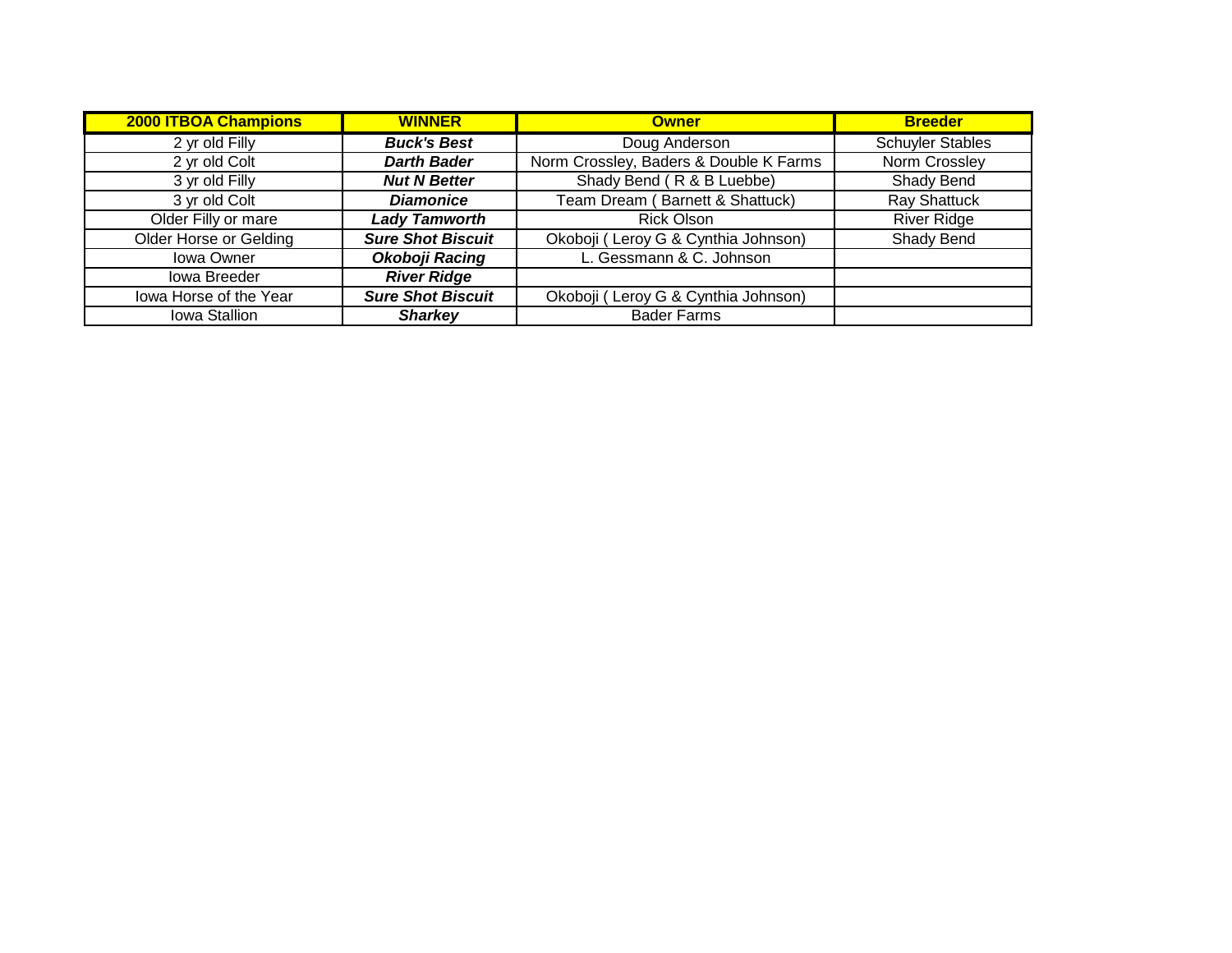| <b>1999 ITBOA Champions</b> | <b>WINNER</b>            | <b>Owner</b>               | <b>Breeder</b>       |
|-----------------------------|--------------------------|----------------------------|----------------------|
| 2 yr old Filly              | <b>Nut N Better</b>      | Shady Bend                 | <b>Shady Bend</b>    |
| 2 yr old Colt               | My Baby                  | Cynthia Johnson            | C & B Johnson        |
| 3 yr old Filly              | <b>Eighty Below Eve</b>  | <b>River Ridge</b>         | <b>River Ridge</b>   |
| 3 yr old Colt               | <b>Sure Shot Biscuit</b> | Okoboji Leroy & C. Johnson | Shady Bend           |
| Older Filly or mare         | <b>Lady Tamworth</b>     | <b>Rick Olson</b>          | <b>River Ridge</b>   |
| Older Horse or Gelding      | I Z Gold                 | Carrol Konecne             | Don Clark            |
| <b>Iowa Owner</b>           | <b>River Ridge</b>       |                            |                      |
| Iowa Breeder                | <b>River Ridge</b>       |                            |                      |
| lowa Horse of the Year      | <b>Sure Shot Biscuit</b> | Okoboji Leroy & C. Johnson | Shady Bend           |
| Iowa Stallion               | Dr. Danzig               | <b>Bill Hutchins</b>       | <b>Bill Hutchins</b> |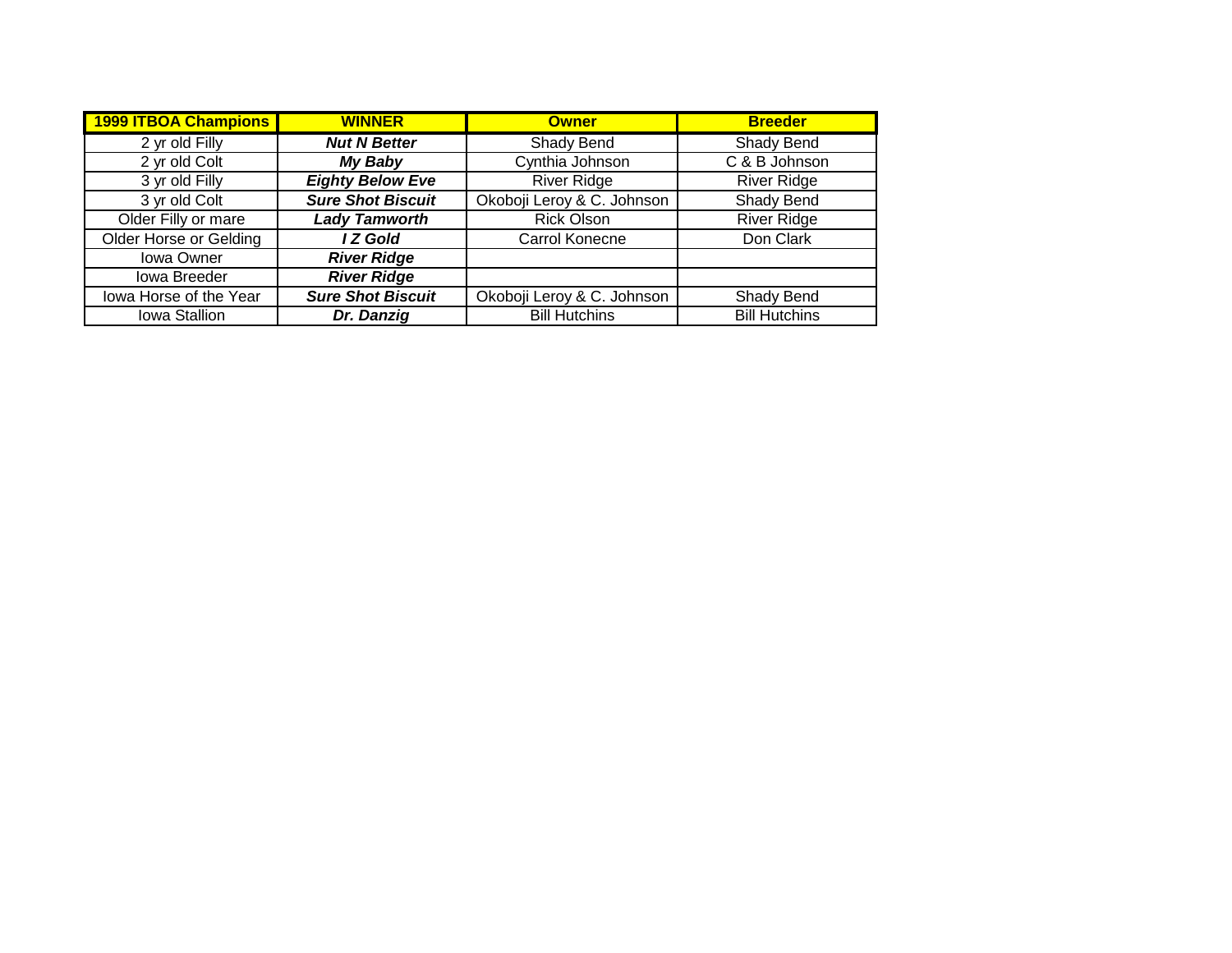| <b>1998 ITBOA Champions</b> | <b>WINNER</b>         | <b>Owner</b>              | <b>Breeder</b>     |
|-----------------------------|-----------------------|---------------------------|--------------------|
| 2 yr old Filly              | Zee Fan               | Bowman & Johnson          | L. Bowman          |
| 2 yr old Colt               | <b>Deputy Flag</b>    | Lloyd Debruycker          | <b>River Ridge</b> |
| 3 yr old Filly              | Honeycomb             | Jim Schaben               | Jim Schaben        |
| 3 yr old Colt               | <b>Crescent Red</b>   | Dennis & Paula Olson      | <b>River Ridge</b> |
| Older Filly or mare         | <b>Vaguely Who</b>    | <b>River Ridge</b>        | <b>River Ridge</b> |
| Older Horse or Gelding      | <b>Roselle Native</b> | Baders, Double K & Rorick | <b>Bader Farms</b> |
| <b>Iowa Owner</b>           | <b>River Ridge</b>    |                           |                    |
| Iowa Breeder                | <b>River Ridge</b>    |                           |                    |
| lowa Horse of the Year      | <b>Crescent Red</b>   | Dennis & Paula Olson      | <b>River Ridge</b> |
| Iowa Stallion               | Dr. Danzig            | Bill Hutchins, Jr.        |                    |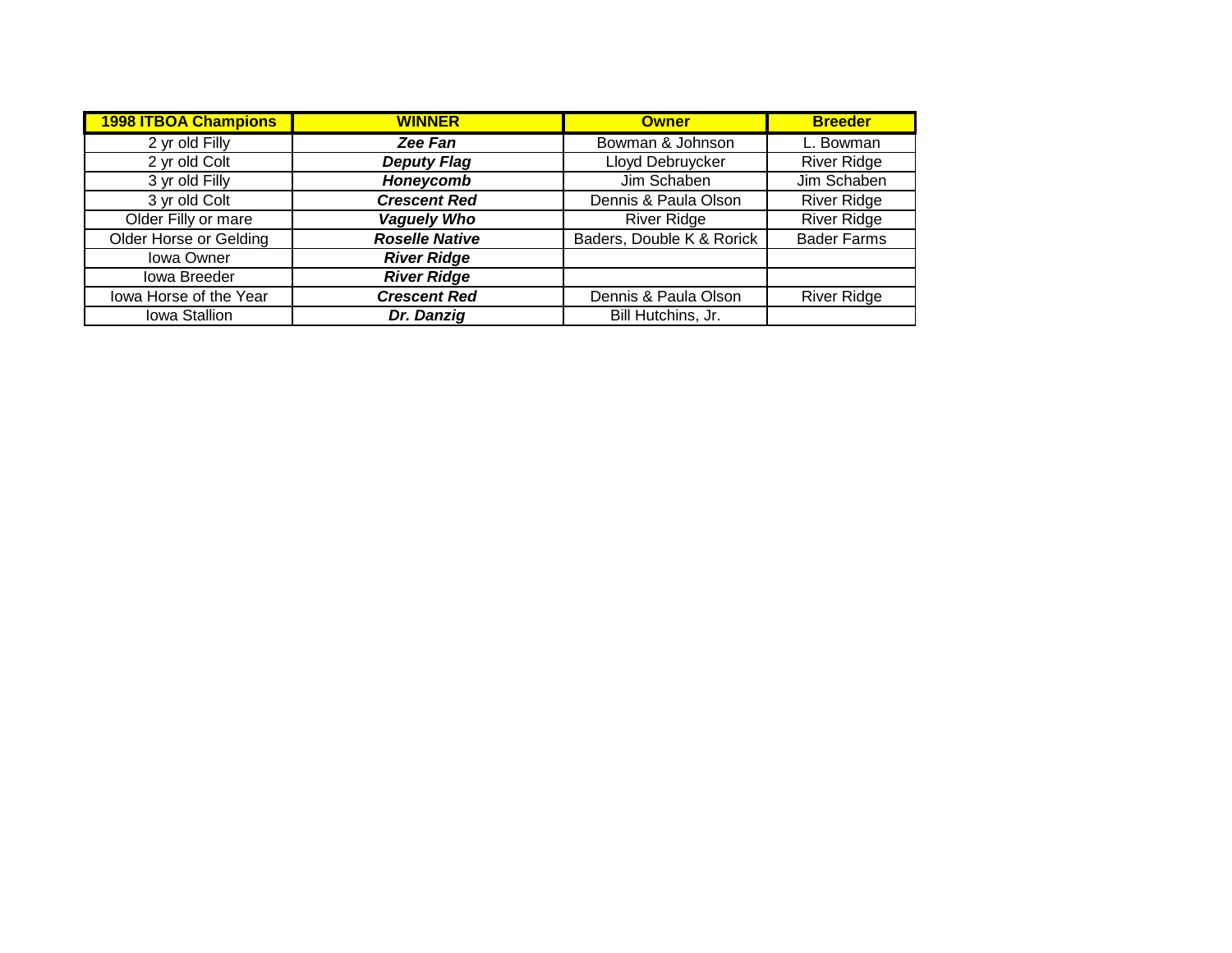| <b>1997 ITBOA Champions</b>   | <b>WINNER</b>             | <b>Owner</b>       | <b>Breeder</b>      | <b>Earnings</b> |
|-------------------------------|---------------------------|--------------------|---------------------|-----------------|
| 2 yr old Filly                | <b>Danzig Foxxy Woman</b> | Lewis & Schaben    | Lewis & Schaben     | \$67,708        |
| 2 yr old Colt                 | O.T's Sunny Boy           | Bob Lamborn        | Frank Holm          | \$49,948        |
| 3 yr old Filly                | <b>Quick N Steady</b>     | Warren Gilman      | <b>Timber Creek</b> | \$72,718        |
| 3 yr old Colt                 | <b>Fleet Flyer</b>        | Okoboji            | Cox & Page          | \$141,622       |
| Older Filly or mare           | <b>Vaguely Who</b>        | <b>River Ridge</b> | <b>River Ridge</b>  | \$123,586       |
| <b>Older Horse or Gelding</b> | I Z Gold                  | C. Konecne         | Don Clark           | \$90,785        |
| Iowa Owner                    | <b>River Ridge</b>        |                    |                     |                 |
| Iowa Breeder                  | <b>River Ridge</b>        |                    |                     |                 |
| lowa Horse of the Year        | <b>Fleet Flyer</b>        | Okoboji            | Cox & Page          | \$141,622       |
| Iowa Stallion                 | Dr. Danzig                | Bill Hutchins, Jr  |                     | \$325,909       |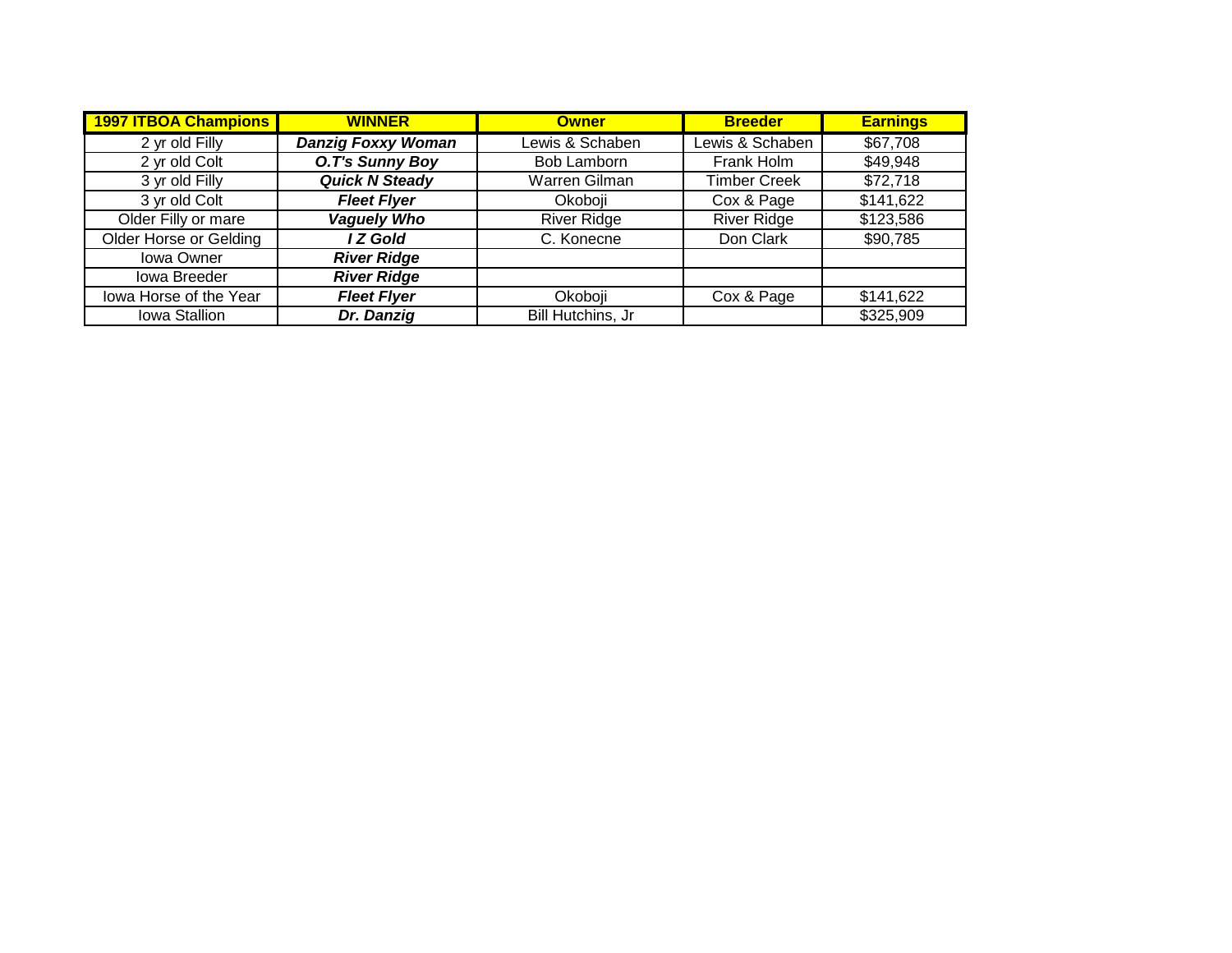| <b>1996 ITBOA Champions</b>   | <b>WINNER</b>                                             | <b>Owner</b>                      | <b>Breeder</b>              |
|-------------------------------|-----------------------------------------------------------|-----------------------------------|-----------------------------|
| 2 yr old Filly                | <b>Disladyaintnotramp</b>                                 | Dennis Hammersmith                | Dennis Hammersmith          |
| 2 yr old Colt                 | <b>Fleet Flyer</b>                                        | Okoboji Racing Stable             | John Cox & Charles Page     |
| 3 yr old Filly                | <b>Vaguely Who</b>                                        | <b>River Ridge Ranch</b>          | River Ridge Ranch           |
| 3 yr old Colt                 | <b>B</b> Baba Wink                                        | River Ridge Ranch                 | Don Beatty                  |
| Older Filly or mare           | <b>Fast Slewzy</b>                                        | Harold Heslinga & Nancy Robertson | <b>Richard Shanahan</b>     |
| <b>Older Horse or Gelding</b> | <b>Hawks Choice</b>                                       | Jerry Ayers & Marilyn Young       | Jerry Ayers & Marilyn Young |
| <b>Iowa Owner</b>             | <b>River Ridge Ranch</b>                                  |                                   |                             |
| Iowa Breeder                  | <b>Carroll Konecne &amp; Tim Stalker</b>                  |                                   |                             |
| lowa Horse of the Year        | <b>Fast Slewzy</b>                                        | Harold Heslinga & Nancy Robertson | Richard Shanahan            |
| Iowa Stallion                 | <b>Royal Pavilion</b>                                     | Carroll Konecne & Tim Stalker     |                             |
| Special Acheivement Award     | Jim & Sandra Rasmussen                                    |                                   |                             |
|                               | For their dedication to making Prairie Meadows Successful |                                   |                             |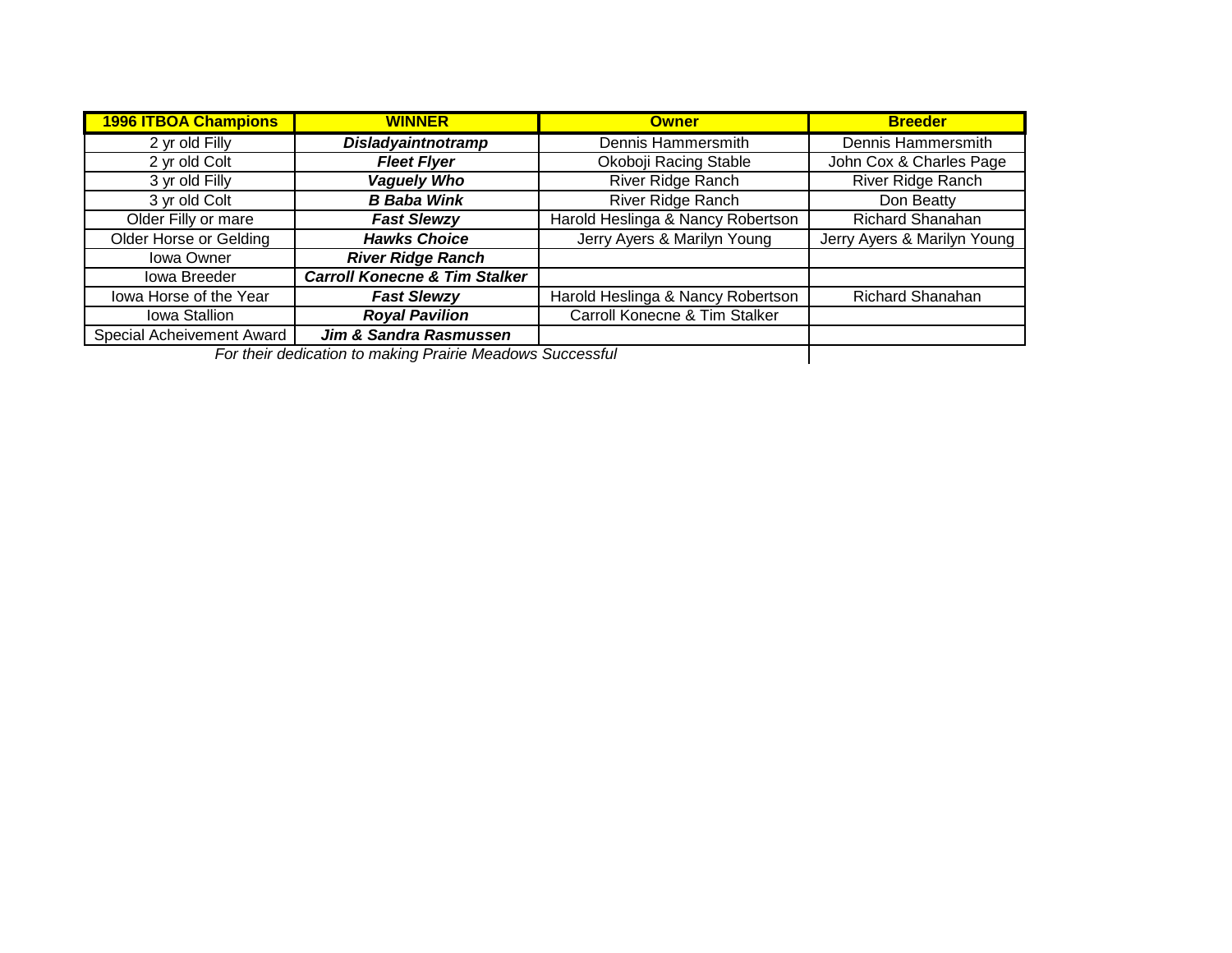| 1995 ITBOA Champions   | <b>WINNER</b>             | <b>Owner</b>                   | <b>Breeder</b>          |
|------------------------|---------------------------|--------------------------------|-------------------------|
| 2 yr old Filly         | <b>Karaoke Jane</b>       | Ed & Gloria Holland            | Ed & Gloria Holland     |
| 2 yr old Colt          | <b>Rip Up</b>             | Merle Strelow                  | Marlene Bryant          |
| 3 yr old Filly         | <b>Our Gaggy</b>          | Jay Carstensen & Mike Sawochka | John Cox & Charles Page |
| 3 yr old Colt          | <b>Prince Ariba</b>       | <b>Hunt Stables</b>            | Marlene Bryant          |
| Older Filly or Mare    | <b>Lady Syndahl</b>       | Steve Simoff                   | Carl & Yvonne Simoff    |
| Older Horse or Gelding | <b>Continental Prince</b> | Cindy Conyers & Robert Patzner | Don Beatty              |
| Iowa Breeder           | <b>Marlene Bryant</b>     |                                |                         |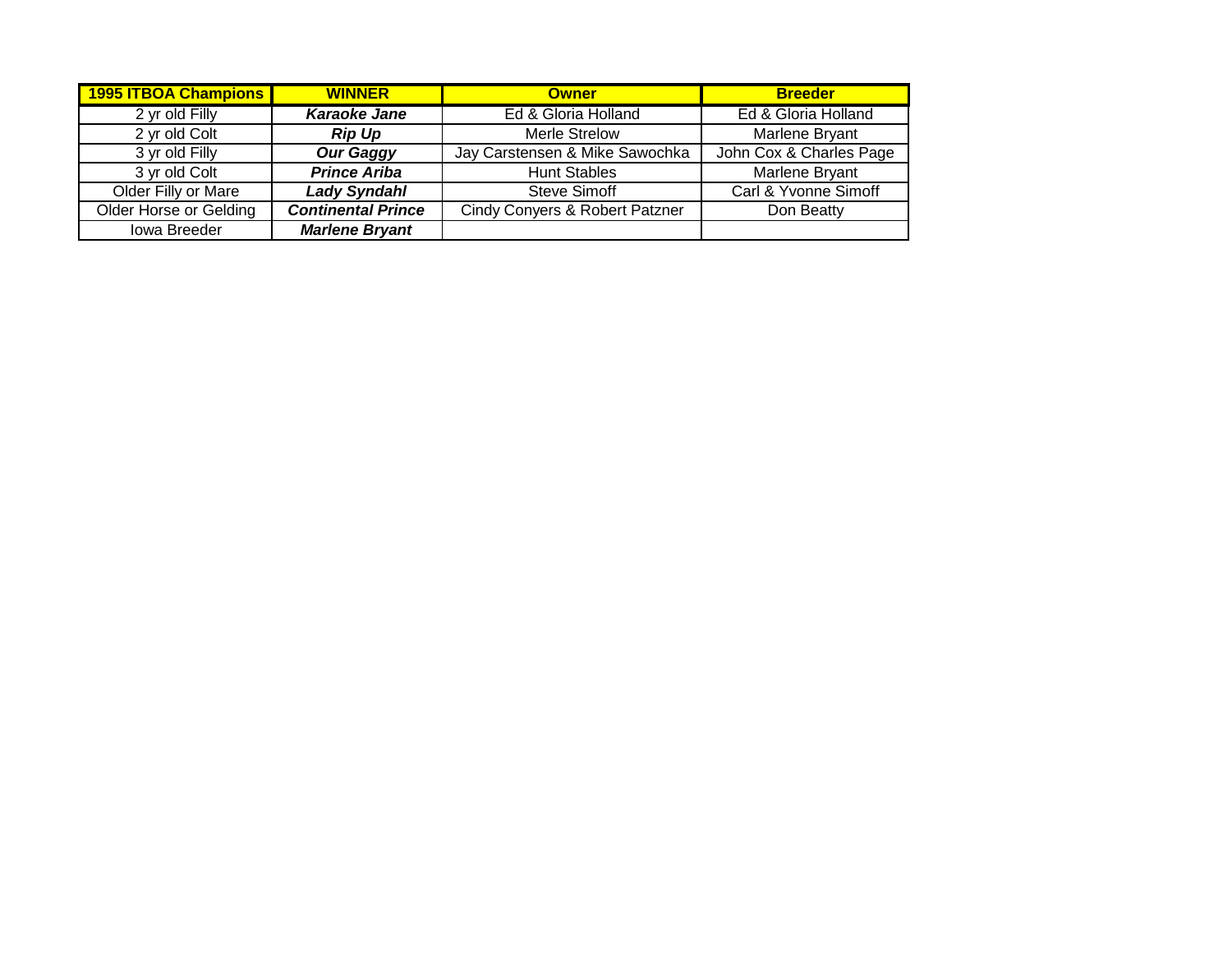| 1994 ITBOA Champions | <b>WINNER</b>      | <b>Owner</b>            | <b>Breeder</b>      |
|----------------------|--------------------|-------------------------|---------------------|
| 2 yr old Filly       | <b>Leggs Tasso</b> | <b>Hunt Stables</b>     | <b>Hunt Stables</b> |
| 2 yr old Colt        | <b>Air Stalker</b> | Don Downing             | <b>Stalker Stud</b> |
| 3 yr old Filly       | <b>Punkerdoo</b>   | Larry Hawbaker          | Larry Hawbaker      |
| 3 vr old Colt        | <b>McStalker</b>   | <b>Stalker Stud</b>     | <b>Stalker Stud</b> |
| Older Horse          | <b>Bay Cruiser</b> | Gary Lucas & Jeff Krile | <b>Gary Lucas</b>   |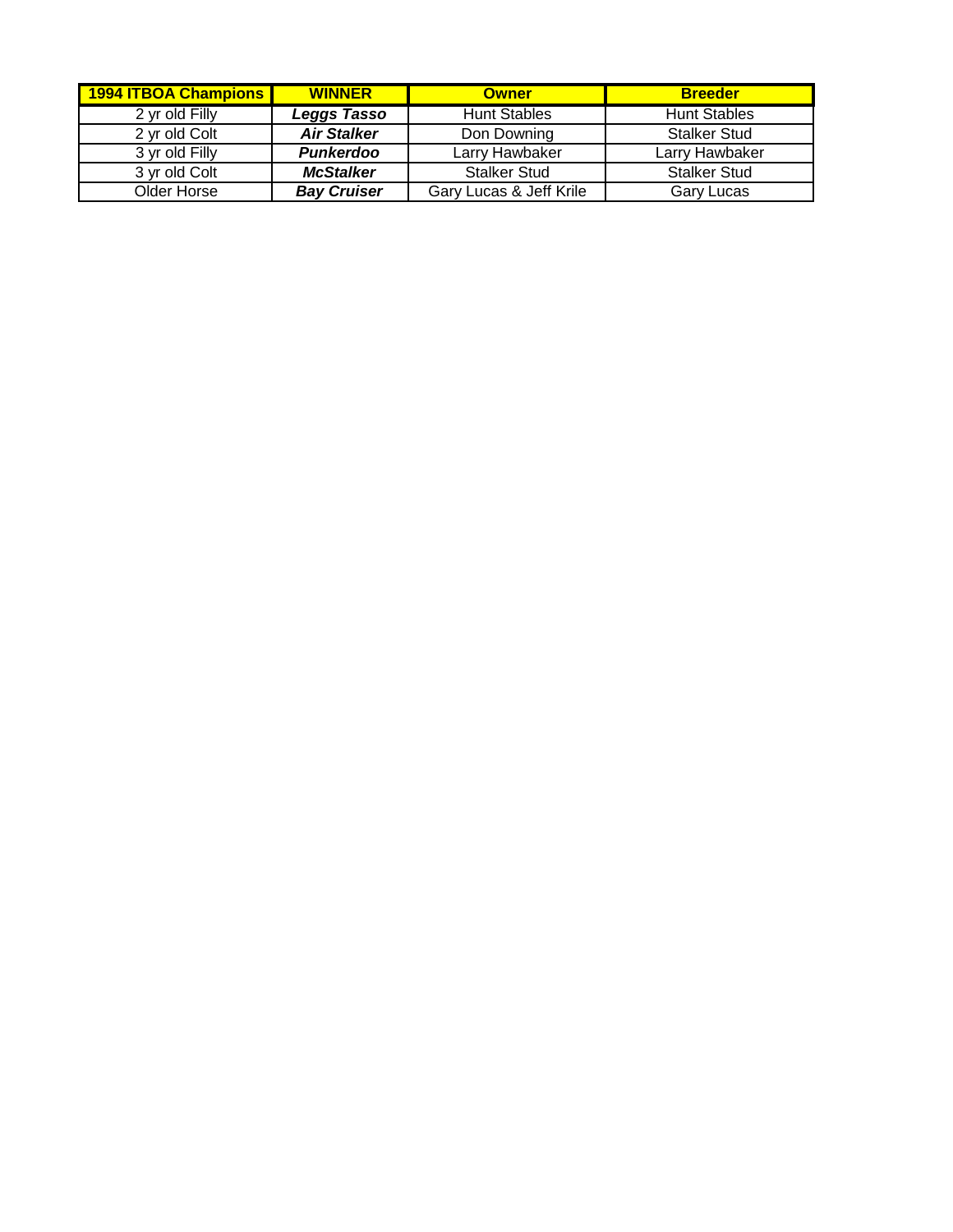| <b>1993 ITBOA Champions</b> | <b>WINNER</b>          | <b>Owner</b>            | <b>Breeder</b>            |
|-----------------------------|------------------------|-------------------------|---------------------------|
| 2 yr old Filly              | <b>Punkerdoo</b>       | Dick Shanahan           | Dick Shanahan             |
| 2 yr old Colt               | <b>Straight Fever</b>  | Larry Hawbaker          | Larry Hawbaker            |
| 3 yr old Filly              | <b>Medical History</b> | Jim & Ruth Schaben      | Jim & Ruth Schaben        |
| 3 yr old Colt               | <b>Bay Cruiser</b>     | Gary Lucas & Jeff Krile | Gary Lucas                |
| Older Filly or Mare         | <b>Lady Badria</b>     | Jim & Sandra Rasmussen  | Marlene Bryant            |
| Older Horse or Gelding      | <b>Just Shade</b>      | Jim & Adelle McNabb     | Roger Cook & Mike O'Brien |
| Iowa Breeder                | <b>Marlene Bryant</b>  |                         |                           |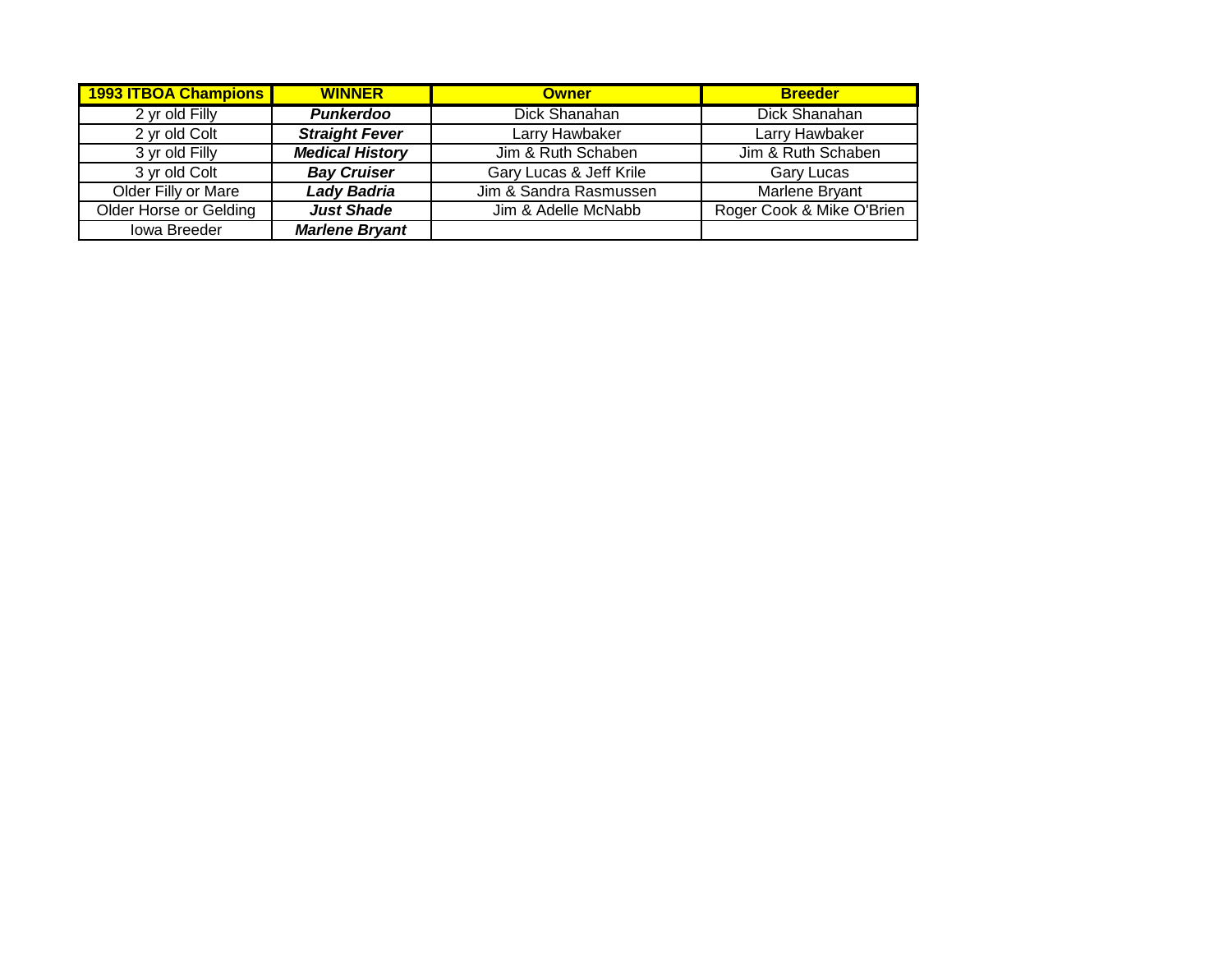| <b>1992 ITBOA Champions</b> | <b>WINNER</b>          | <b>Owner</b>            | <b>Breeder</b>                        |
|-----------------------------|------------------------|-------------------------|---------------------------------------|
| 2 yr old Filly              | <b>Olympian Dancer</b> | Jim Rasmussen           | Don Beatty                            |
| 2 vr old Colt               | <b>Bay Cruiser</b>     | Gary Lucas & Jeff Krilr | <b>Gary Lucas</b>                     |
| 3 yr old Filly (6 fur.)     | <b>Chelle Rae</b>      | Ray & Peggy Shattuck    | Ray & Peggy Shattuck                  |
| 3 yr old Filly (1 m 70 yds) | <b>Giggles Up</b>      | <b>Bob Brvant</b>       | <b>Gary Reisinger</b>                 |
| 3 yr old Colt (6 fur.)      | <b>The Suspect</b>     | Jim Bader               | Jim Bader                             |
| 3 yr old Colt (1 m 70 yds)  | <b>Hi Phillipe</b>     | <b>Snowbird Stables</b> | Snowbird Stables (James Garland etal) |

*Because of no racing at Prairie Meadows in 1992, Awards were given to all of the winners of the* 

*six stakes races that were held at Canterbury Park*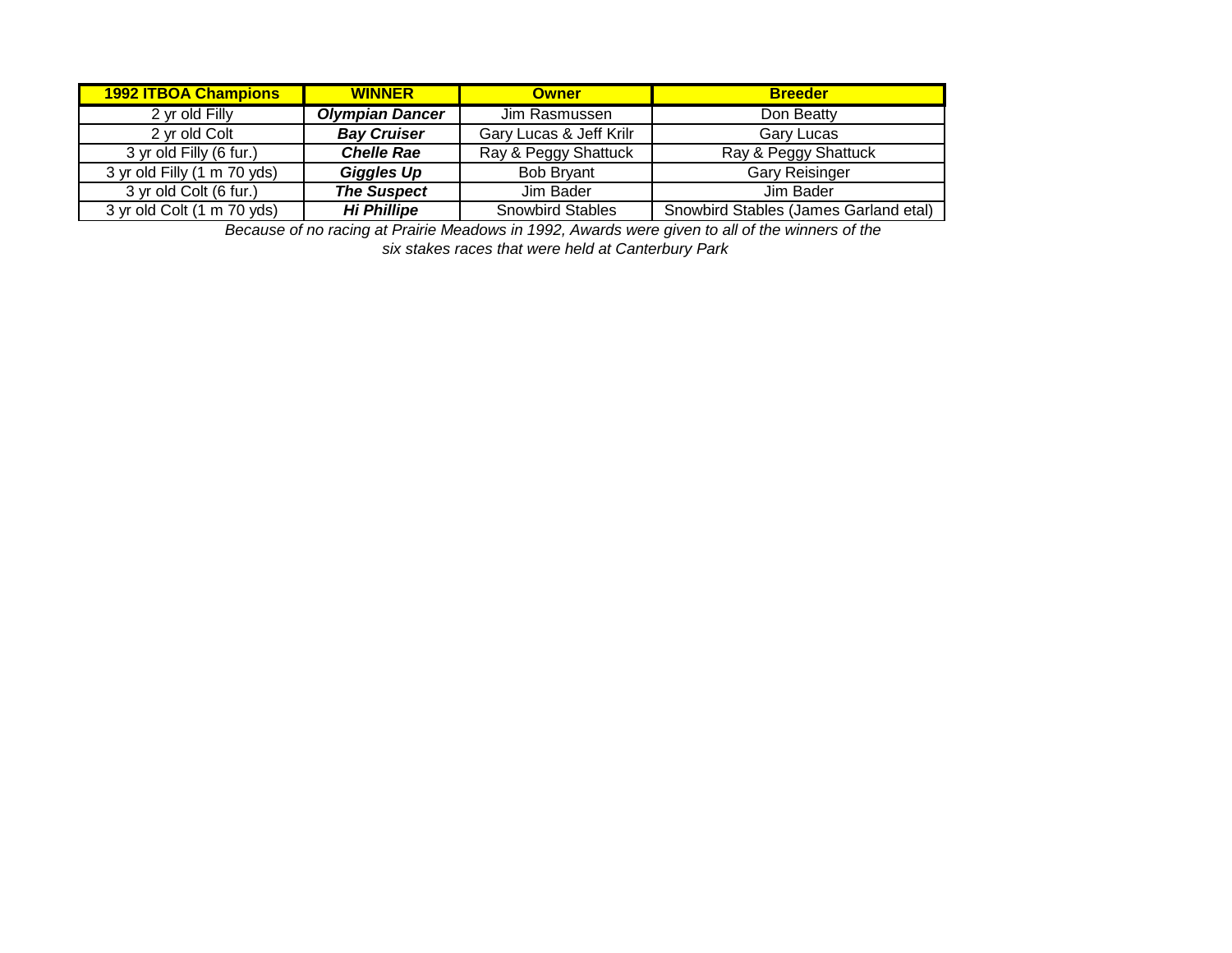| <b>1991 ITBOA Champions</b>            | <b>WINNER</b>                            | <b>Owner</b>                  | <b>Breeder</b>                           |
|----------------------------------------|------------------------------------------|-------------------------------|------------------------------------------|
| 2 yr old Filly                         | <b>Lady Badria</b>                       | <b>Bill Kenley</b>            | Marlene Bryant                           |
| 2 yr old Colt                          | <b>Mehetaforce</b>                       | Doug Bruce                    | <b>Marian Beisser</b>                    |
| 3 yr old Filly                         | <b>Chocolate Tuesday</b>                 | Gary Lucas                    | Dennis Hammersmith                       |
| 3 yr old Colt                          | T.J.'s Stalker                           | Carroll Konecne & Tim Stalker | Carroll Konecne & Tim Stalker            |
| <b>Older Horse or Gelding</b>          | <b>Lightning Poised</b>                  | <b>Forest Oaks</b>            | Chansural Partnership (Henry Royer etal) |
| lowa Breeder                           | <b>Carroll Konecne &amp; Tim Stalker</b> |                               |                                          |
| IA Bred Filly or Mare with most wins   | <b>Chocolate Tuesday</b>                 |                               |                                          |
| IA Bred Colt or Gelding with most wins | T.J.'s Stalker                           |                               |                                          |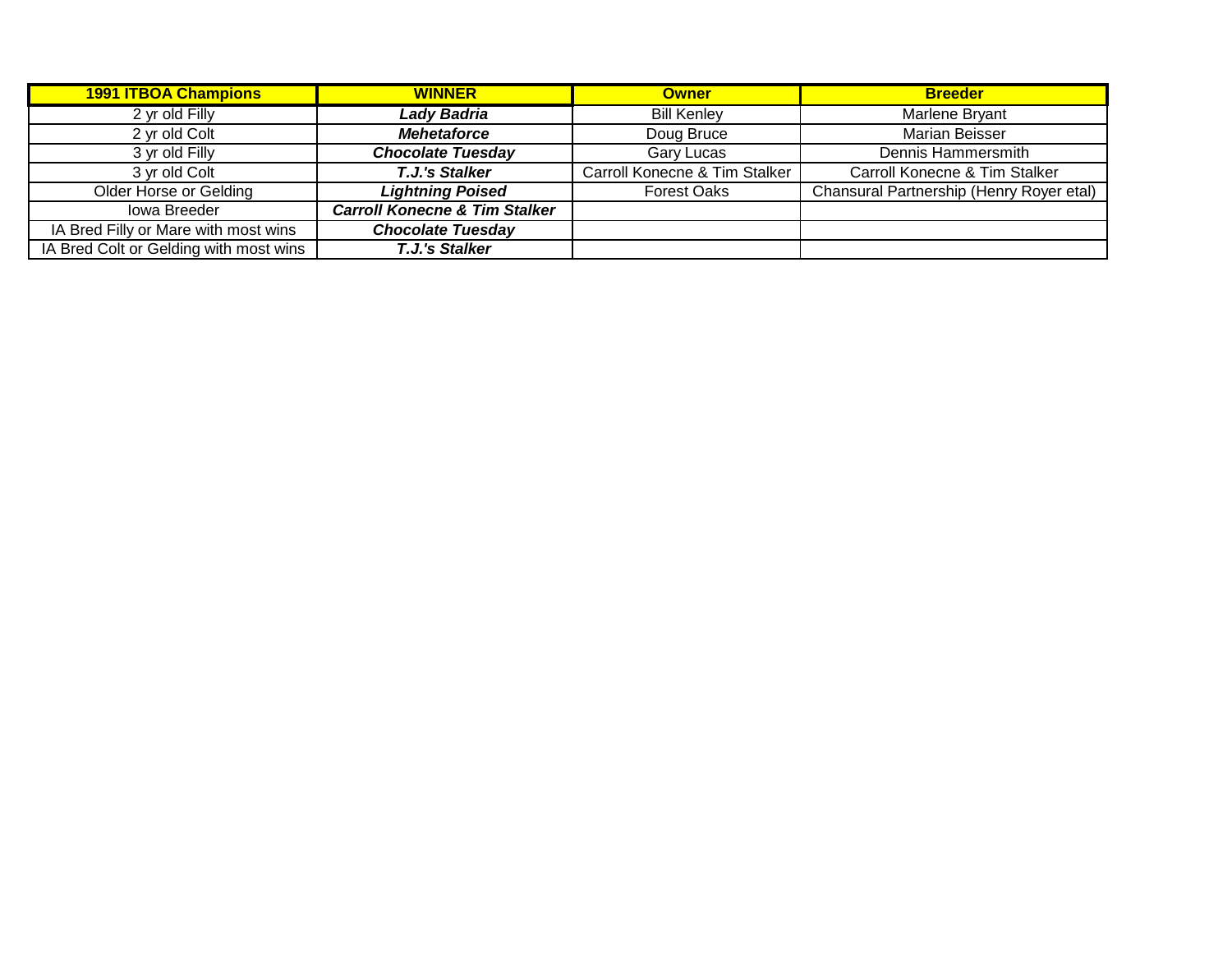| <b>1990 ITBOA Champions</b>            | <b>WINNER</b>             | <b>Owner</b>                  | <b>Breeder</b>                |
|----------------------------------------|---------------------------|-------------------------------|-------------------------------|
| 2 yr old Filly                         | <b>Hang On Ma</b>         | Donna Vaughn                  | Don Beatty                    |
| 2 yr old Colt                          | <b>T.J.'s Stalker</b>     | Tim Stalker & Carroll Konecne | Tim Stalker & Carroll Konecne |
| 3 yr old Filly                         | <b>Sixmo</b>              | Dennis Hammersmith            | <b>Bob Bryant</b>             |
| 3 yr old Colt                          | <b>Very Gran</b>          | Don Downing                   | Don Downing                   |
| <b>Older Horse or Gelding</b>          | <b>Dontgorgetthisname</b> | Dave Tibbetts                 | Charles & Jean Punelli        |
| <b>lowa Breeder</b>                    | <b>Don Beatty</b>         |                               |                               |
| IA Bred Filly or Mare with most wins   | <b>Just A Romantic</b>    | Larry Hawbaker                | Dennis Hammersmith            |
| IA Bred Colt or Gelding with most wins | Lenna's Jeeter            | Lloyd Laughery                | Keith & Becky Chandler        |